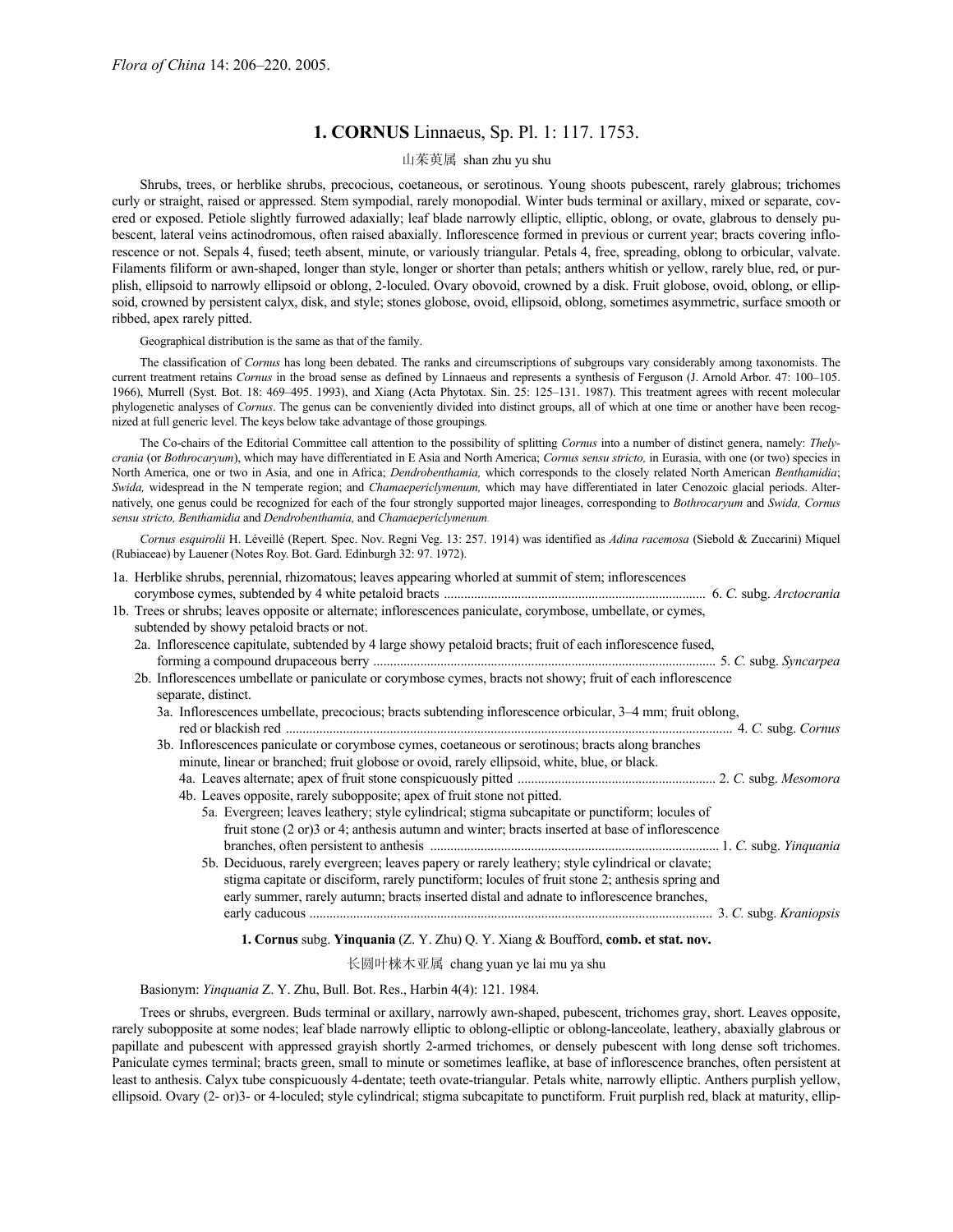soid, oblong, or globose, seeds 2–4; stones bony, not pitted, pointed at one or both ends. 2*n* = 22.

One species: Bhutan, China, India, Kashmir, Myanmar, Nepal, Pakistan, Sikkim, Sri Lanka, Thailand, Vietnam.

*Cornus* subg. *Yinquania* was previously published by Murrell (Syst. Bot. 18: 476. 1993), but the basionym was cited from the pagination of the whole paper in which it was published, not the pagination of the protologue, which is not coextensive. The combination was therefore not validly published under Art. 33.3 and Art. 33 Note 1 of the Saint Louis Code.

**1. Cornus oblonga** Wallich in Roxburgh, Fl. Ind. 1: 432. 1820.

# 长圆叶梾木 chang yuan ye lai mu

Trees evergreen, to 16 m tall. Bark grayish brown or blackish gray, smooth. Current year's branches  $\pm$  4-angled, glabrous to densely pubescent; old branches with sparse rounded lenticels and semicircular leaf scars. Leaf blade narrowly elliptic, oblong-elliptic, or lanceolate-elliptic,  $6-13 \times 1.6-4$  cm, veins 4 or 5(or 6), raised abaxially, base cuneate, margin slightly revolute, apex acute or caudate. Paniculate cymes terminal,  $6-6.5 \times 6-8$  cm, pubescent with white or brown trichomes or trichomes of both colors intermixed. Flowers ca. 8 mm in diam., pedicellate. Calyx teeth 2–3 mm, taller than disk. Petals oblong, ca.  $4 \times 1.3$  mm. Stamens longer than or subequaling petals; filaments ca. 5 mm. Style 2.5–2.8 mm. Fruit black at maturity, ellipsoid,  $4-6 \times 6-7$  mm; stones ca.  $6 \times 3.8$  mm, inconspicuously ribbed. Fl. Sep–Jan, fr. Apr–Jun.

Broad-leaved evergreen and mixed broad-leaved evergreen-deciduous forests, thickets; 800–3700 m. Guizhou, Hubei, Sichuan, Xizang, Yunnan [Bhutan, India, Kashmir, Myanmar, Nepal, Pakistan, Sikkim, Sri Lanka, Thailand, Vietnam].

The fruit is used as a source of industrial oil or medicinally as a replacement for "zao pi" (the flesh of the fruit of *Cornus officinalis* and *C. chinensis*). The bark contains essential oils and tannins and is used in folk remedies to treat arthritis and injuries.

- 1a. Both surfaces of leaves glabrous, smooth
- .............................................................. 1c. var. *glabrescens* 1b. Abaxial surface of leaves pubescent,
	- rough or soft to touch. 2a. Abaxial surface of leaves pubescent with short grayish appressed trichomes,
		- rough ................................................. 1a. var. *oblonga* 2b. Abaxial surface of leaves densely
		- pubescent with long and soft trichomes, soft to touch ...................................... 1b. var. *griffithii*

#### **1a. Cornus oblonga** var. **oblonga**

长圆叶梾木(原变种) chang yuan ye lai mu (yuan bian zhong)

*Ardisia discolor* H. Léveillé; *Cornus paniculata* Buchanan-Hamilton ex D. Don; *Swida muchuanensis* (Z. Y. Zhu) J. Holub; *S. oblonga* (Wallich) Soják; *Yinquania muchuanensis* Z. Y. Zhu; *Y. oblonga* (Wallich) Z. Y. Zhu.

Leaf blade elliptic to oblong, abaxially papillate. Inflorescence, abaxial surface of leaves, and petioles pubescent with short grayish appressed trichomes.

Broad-leaved evergreen and mixed broad-leaved evergreendeciduous forests, thickets along streams; 800–3700 m. Guizhou, Hu– bei, Sichuan, Xizang, Yunnan [Bhutan, India, Kashmir, Myanmar, Ne– pal, Pakistan, Sikkim, Sri Lanka, Thailand, Vietnam].

*Yinquania muchuanesis* is restricted to S Sichuan (Muchuan). It was recognized on the basis of its smaller size (2–4 m tall) and subglobose fruit; *C. oblonga* is typically a tree 2–16 m tall, with ellipsoid or subglobose fruit. Given that *Y. muchuanesis* falls within the size range of *C. oblonga* and subglobose fruit are also found in *C. oblonga, Y. muchuanesis* is tentatively treated here as a synonym of *C. oblonga*. Further evidence is needed to determine the status of this species.

**1b. Cornus oblonga** var. **griffithii** C. B. Clarke in J. D. Hooker, Fl. Brit. India 2: 745. 1879.

#### 毛叶梾木 mao ye lai mu

*Cornus oblonga* f. *pilosula* H. L. Li; *Swida oblonga* var. *griffithii* (C. B. Clarke) W. K. Hu.

Leaf blade often narrowly elliptic, abaxially  $\pm$  scurfy. Inflorescence, abaxial surface of leaves, and petioles densely pubescent with raised long and soft trichomes.

Evergreen forests, thickets on slopes; 800–3000 m. Guizhou, Hubei, Sichuan, Xizang, Yunnan [Bhutan, India].

**1c. Cornus oblonga** var. **glabrescens** W. P. Fang & W. K. Hu, J. Sichuan Univ., Nat. Sci. ed., 1980(3): 156. 1980.

无毛长圆叶梾木 wu mao chang yuan ye lai mu

*Swida oblonga* var. *glabrescens* (W. P. Fang & W. K. Hu) W. P. Fang & W. K. Hu.

Leaf blade narrowly elliptic, rarely lanceolate, abaxially glabrous.

● Mixed forests, thickets; 1500–3400 m. SE Xizang, N Yunnan.

**2. Cornus** subg. **Mesomora** Rafinesque, Alsogr. Amer. 58. 1838.

# 灯台树亚属 deng tai shu ya shu

Trees or shrubs, deciduous. Winter buds pseudoterminal or axillary, ovate or conical, glabrous or sparsely pubescent. Leaves alternate; leaf blade broadly ovate to elliptic-ovate, papery, abaxially pubescent with minute 2-armed appressed trichomes. Corymbose cymes terminal; bracts distal and adnate to branches, minute, early caducous. Calyx tube minutely 4-dentate; teeth triangular. Petals white. Anthers yellowish, ellipsoid. Ovary 2-loculed; style cylindrical; stigma capitate. Fruit dark purplish red, black at maturity, globose; seeds 2; stones bony, apex pitted, pits rectangular.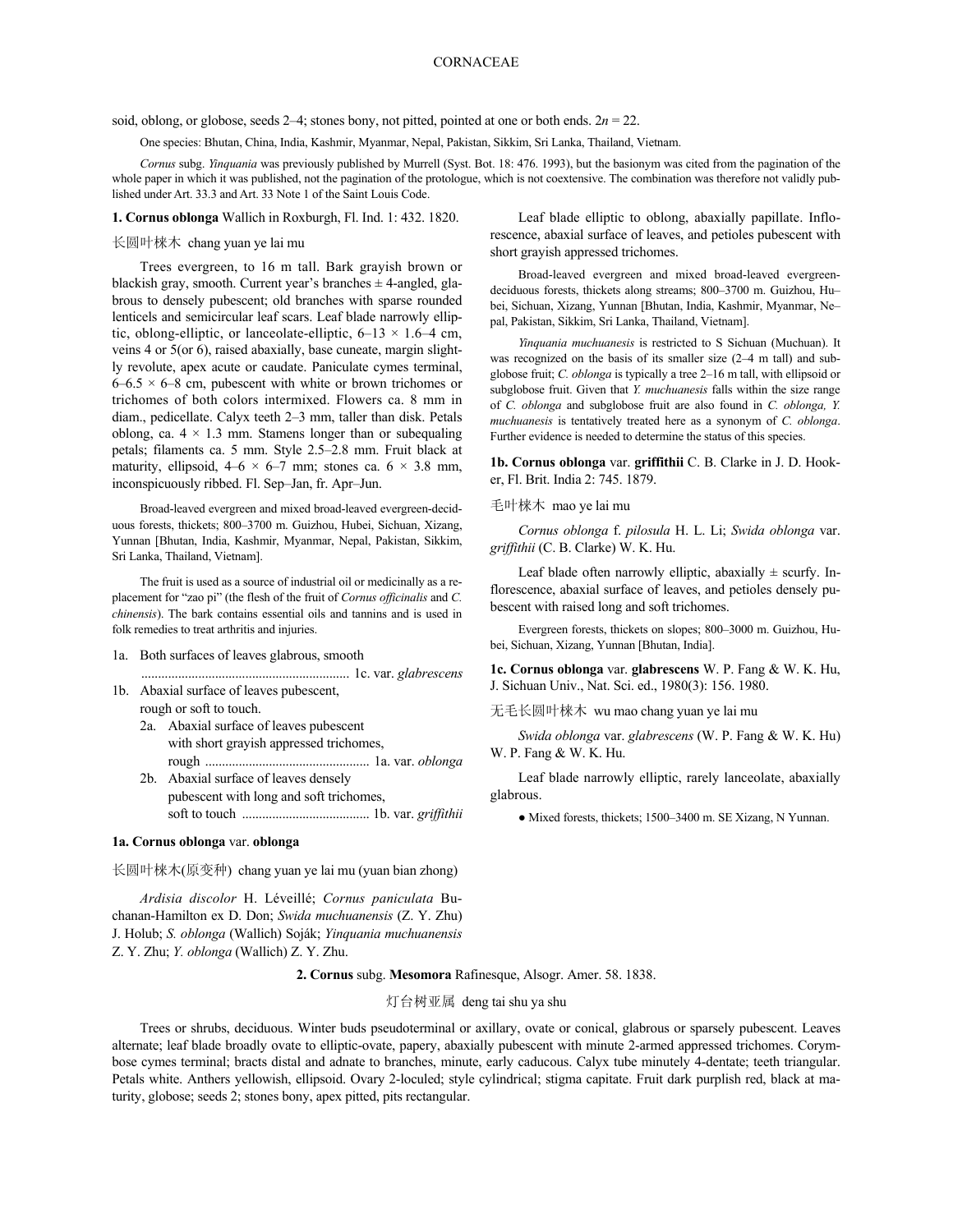Two species: subtropical to temperate regions of E Asia and E North America; one species in China.

**2. Cornus controversa** Hemsley, Bot. Mag. 135: t. 8261. 1909.

#### 灯台树 deng tai shu

*Bothrocaryum controversum* (Hemsley) Pojarkova; *Cornus brachypoda* Miquel (1865), not C. A. Meyer (1845); *C. controversa* var. *angustifolia* Wangerin; *C. obovata* Thunberg; *C. sanguinea* Thunberg (1784), not Linnaeus (1753); *Swida controversa* (Hemsley) Soják.

Trees 3–13(–20) m tall. Bark dark gray or yellowish gray, smooth; branches  $\pm$  horizontal; branches of current year purplish, later greenish, glabrous or pubescent; older branches greenish, with conspicuous semicircular leaf scars and rounded lenticels; winter buds purplish, ovoid or conical, 3–8 mm, glabrous, with several alternate overlapping scales. Leaf blade broadly ovate or broadly elliptic-ovate,  $5-13 \times 3-9$  cm, abaxially light or grayish green, sparsely pubescent with appressed trichomes, papillate, veins 6 or 7(–9), abaxially raised and slightly purplish, base subrounded, apex acute or acuminate. Corymbose cymes terminal, 5–14 cm in diam., pubescent with appressed trichomes. Flowers 8–9 mm in diam.; buds nearly orbicular, shortly pedicellate. Calyx teeth ca. 0.5 mm, taller than disk. Petals oblong-lanceolate,  $3-4.5 \times 1-1.6$  mm. Stamens longer than petals; filaments whitish, 4–5 mm. Style 2–3 mm, glabrous. Fruit purplish red or bluish black, globose, 6–7 mm in diam.; stones globose, 5–6 mm in diam., inconspicuously 8-ribbed. Fl. May–Jun, fr. Jul–Sep. 2*n* = 20.

Broad-leaved or mixed broad-leaved and coniferous forests; 200– 2600 m. Anhui, Fujian, Gansu, Guangdong, Guangxi, Guizhou, Hainan, Hebei,Henan, Hubei, Hunan,Jiangsu, Jiangxi, Liaoning, Shaanxi, Shan-

#### **3. Cornus** subg. **Kraniopsis** Rafinesque, Alsogr. Amer. 58. 1838.

# 梾木亚属 lai mu ya shu

Trees or shrubs, deciduous, rarely evergreen. Buds terminal or axillary, ovate to awn-shaped, pubescent. Leaves opposite, rarely alternate at some nodes; leaf blade ovate to elliptic, papery, rarely leathery, abaxially pubescent with appressed or raised trichomes, veins 3–8(or 9). Inflorescences terminal, compact or loose corymbose or paniculate cymes; bracts linear, minute, rarely branched, caducous prior to anthesis. Flowers often fragrant. Calyx tubular, minutely 4-dentate; teeth inconspicuous to narrowly triangular. Petals white, rarely yellowish white, ovate or oblong. Anthers yellowish white or blue-gray, oblong or oblong-ovate. Ovary 2-loculed; style cylindrical or clavate; stigma capitate, disciform, or punctiform. Fruit bluish black or black at maturity, globose, broadly globose, oblong-globose, or subovoid, seeds 2; stones bony, apex not pitted (inconspicuously pitted in one species). 2*n* = 22.

About 30 species: mostly in N temperate regions, a few species in subtropical mountains, one or two species in South America; 15 species (11 endemic) in China.

Many species produce hard wood that is used for agricultural tools. Some species are valuable sources of industrial oils and garden ornamentals.

<sup>1</sup>a. Style conspicuously clavate.

| 2a. Deciduous shrub; leaves lanceolate to elliptic, rarely narrowly elliptic, veins (2 or)3(or 4)  13. C. quinquenervis |
|-------------------------------------------------------------------------------------------------------------------------|
| 2b. Deciduous tree; leaves elliptic or ovate-elliptic to broadly ovate, veins $(3 \text{ or } )4$ (or 5) or 5–8.        |
|                                                                                                                         |
| 3b. Leaf veins $(3 \text{ or } 4$ (or 5).                                                                               |
| 4a. Bark light brown; leaf base rounded, rarely oblique; flowers smaller, ca. 5.2 mm in diam.  6. C. coreana            |
| 4b. Bark dark gray or dark brown; leaf base cuneate to broadly cuneate, often oblique; flowers                          |
| $7-9.5$ mm in diam.                                                                                                     |
| 5a. Abaxial surface of leaves grayish green, pubescent with fine, appressed trichomes, veins 4; petiole                 |
| 1.2–2.2 cm; inflorescences loose, branches spreading, often arched toward center; calyx teeth                           |
|                                                                                                                         |
| 5b. Abaxial surface of leaves light green, pubescent with thick appressed trichomes, scabrous, veins                    |

dong, Shanxi, Sichuan, Taiwan, Xizang, Yunnan, Zhejiang [Bhutan, N India, Japan, Korea, Myanmar, Nepal, ?Sikkim].

An oil used in the lubricating and soap industry is extracted from the fruit. The large, conspicuous, white inflorescences, layered branching pattern, and pagodalike shape of the tree make it a good garden ornamental. The leaves are used in folk remedies to relieve pain and to reduce swelling.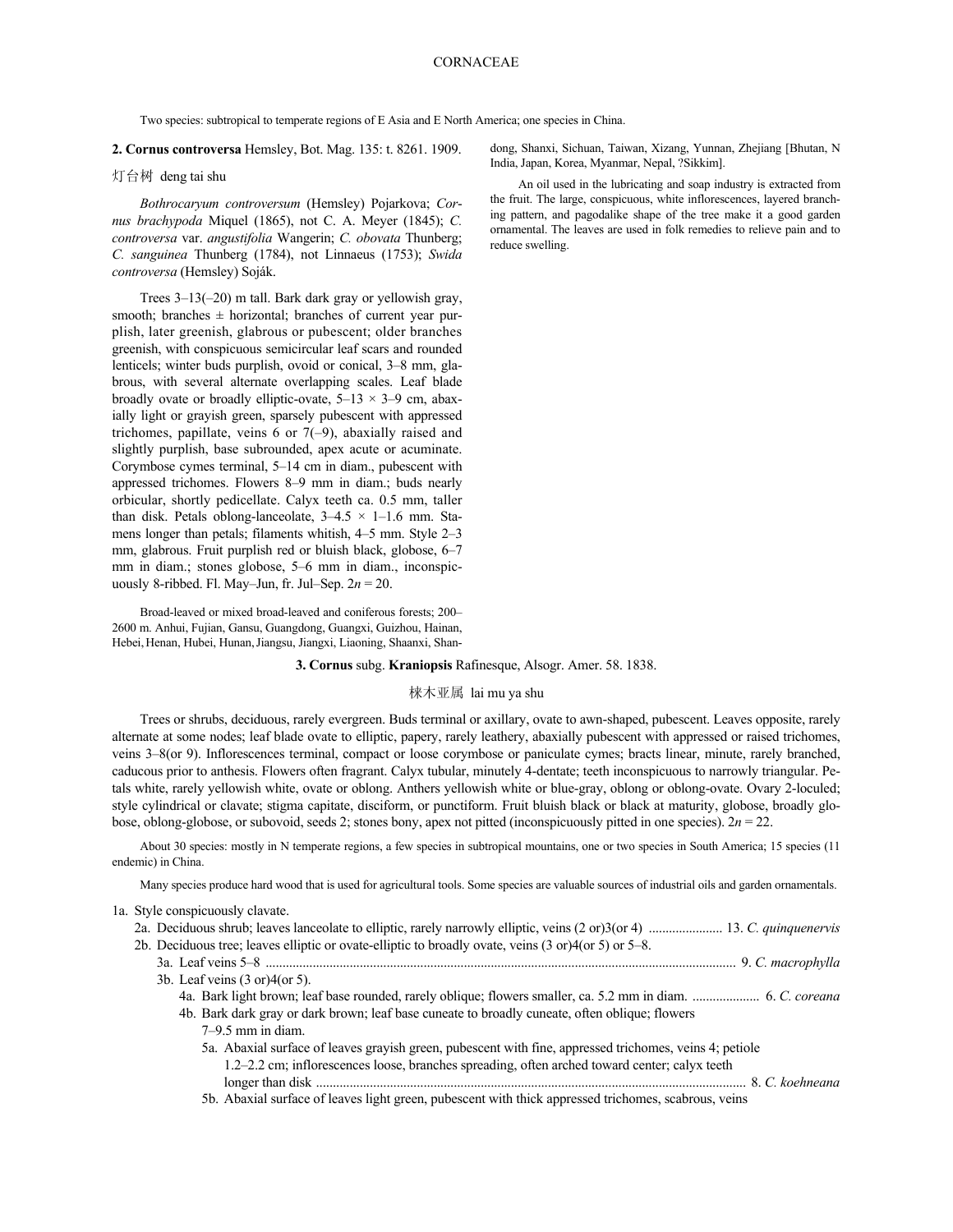# CORNACEAE

| (3 or)4 or 5; petiole (0.8-)3.5 cm; inflorescences dense, compact, branches straight, rarely arched; |  |
|------------------------------------------------------------------------------------------------------|--|
| 1b. Style cylindrical or slightly expanded at apex, not clavate.                                     |  |
|                                                                                                      |  |
| 6b. Shrub or tree; fruit bluish black or black at maturity; stone of fruit not laterally compressed. |  |
| 7a. Leaves leathery; stigma smaller than or subequaling style in diam.                               |  |
| 8a. Leaves broadly elliptic, lateral veins 3(or 4), conspicuous, smaller veins conspicuous; flowers  |  |
|                                                                                                      |  |
| 8b. Leaves elliptic, lateral veins 4 or 5, inconspicuous, smaller veins obscure; flowers ca. 7 mm    |  |
|                                                                                                      |  |
| 7b. Leaves papery; stigma obviously larger than style, rarely smaller than style in diam.            |  |
| 9a. Leaf veins 3; flowers ca. 4.5 mm in diam.; stigma smaller than or equaling style in diam.,       |  |
|                                                                                                      |  |
| 9b. Leaf veins (2 or)3–8(or 9); flowers 7–9 mm in diam.; stigma broader than style, not punctiform.  |  |
| 10a. Abaxial surface of leaves conspicuously pubescent with $\pm$ curly or non-curly soft, raised    |  |
| trichomes (trichomes Y-shaped, V-shaped, or pseudofiliform).                                         |  |
|                                                                                                      |  |
| 11b. Lateral veins thick, tertiary veins conspicuous.                                                |  |
| 12a. Veins 5-7, with dense yellowish trichomes; inflorescences loose corymbose                       |  |
| cymes, nearly glabrous at anthesis; branches of inflorescences arched inward;                        |  |
|                                                                                                      |  |
| 12b. Veins 5–8(or 9); both veins and interveinal areas of abaxial surface with dense                 |  |
| yellowish, grayish, or brown trichomes; inflorescences corymbose or paniculate                       |  |
| cymes, densely pubescent at anthesis; branches of inflorescences straight; flowers                   |  |
|                                                                                                      |  |
| 10b. Abaxial surface of leaves conspicuously pubescent with short, appressed trichomes, without      |  |
| raised trichomes except sometimes in axils of veins.                                                 |  |
|                                                                                                      |  |
| 13b. Leaf veins (5 or) 6-8 (or 9).                                                                   |  |
| 14a. Leaves 6-17 cm; inflorescences loose, paniculate or corymbose cymes; filaments                  |  |
| thick, equaling or slightly exceeding petals; style slightly thickened at apex,                      |  |
|                                                                                                      |  |
| 14b. Leaves 4.5–12 cm; inflorescences compact, convex corymbose cymes; filaments                     |  |
| slender, longer than petals; style cylindrical, not subclavate.                                      |  |
| 15a. Old branches light yellow; abaxial surface of leaves grayish white,                             |  |
|                                                                                                      |  |
| 15b. Old branches red, reddish brown, purplish red, or brown; abaxial surface                        |  |
| of leaves grayish green, conspicuously papillate; small veins conspicuous.                           |  |
| 16a. Abaxial surface of leaves with blackish streaks; flowers white  11. C. papillosa                |  |
| 16b. Abaxial surface of leaves without blackish streaks; flowers white or                            |  |
|                                                                                                      |  |
|                                                                                                      |  |

**3. Cornus alba** Linnaeus, Mant. Pl. 1: 40. 1767.

#### 红瑞木 hong rui mu

*Swida alba* (Linnaeus) Opiz.

Shrubs deciduous, spreading, to 3 m tall. Bark purplish red; young branches terete, pubescent with short whitish trichomes, later glabrous, glaucous; old branches reddish, with scattered grayish white rounded lenticels; leaf scars semicircular, conspicuous. Leaf blade abaxially glaucous green, elliptic or ovate-elliptic,  $5-8.5 \times 1.8-5.5$  cm, papery, veins  $(4 \text{ or})5$ (or 6), pubescent with short white appressed trichomes, axils of veins sometimes with a cluster of long brown trichomes, small veins conspicuous, base cuneate or broadly cuneate, margin entire or slightly revolute, apex acute. Corymbose cymes dense, ca. 3 cm wide, pubescent with soft white trichomes. Pedicel 2– 6.5 mm, slender. Flowers white or yellowish white, 6–8.2 mm in diam. Calyx lobes sharply triangular, 0.1–0.2 mm, shorter

than disk. Petals  $3-3.8 \times 1.1-1.8$  mm. Stamens longer than petals; anthers yellowish. Style cylindrical, 2.1–2.5 mm; stigma disciform, broader than style. Fruit creamy white or bluish white at maturity, oblong-globose, laterally slightly compressed, ca. 8 mm, 5.5–6 mm in diam.; stones  $\pm$  diamond-shaped, laterally compressed, ca.  $5 \times 3$  mm, 3-ribbed on each side. Fl. Jun–Jul, fr. Aug–Oct.

Mixed broad-leaved and coniferous forests, mixed thickets by streams; 600-1700(-2700 m). Gansu, Hainan, Hebei, Heilongjiang, Jiangsu, Jiangxi, Jilin, Liaoning, Nei Mongol, Qinghai, Shaanxi, Shandong [Korea, Mongolia, Russia; Europe].

The seeds contain 30% oil, which is used industrially. *Cornus alba* is commonly cultivated as an ornamental.

**4. Cornus austrosinensis** W. P. Fang & W. K. Hu, J. Sichuan Univ., Nat. Sci. Ed. 1980(3): 155. 1980.

华南梾木 hua nan lai mu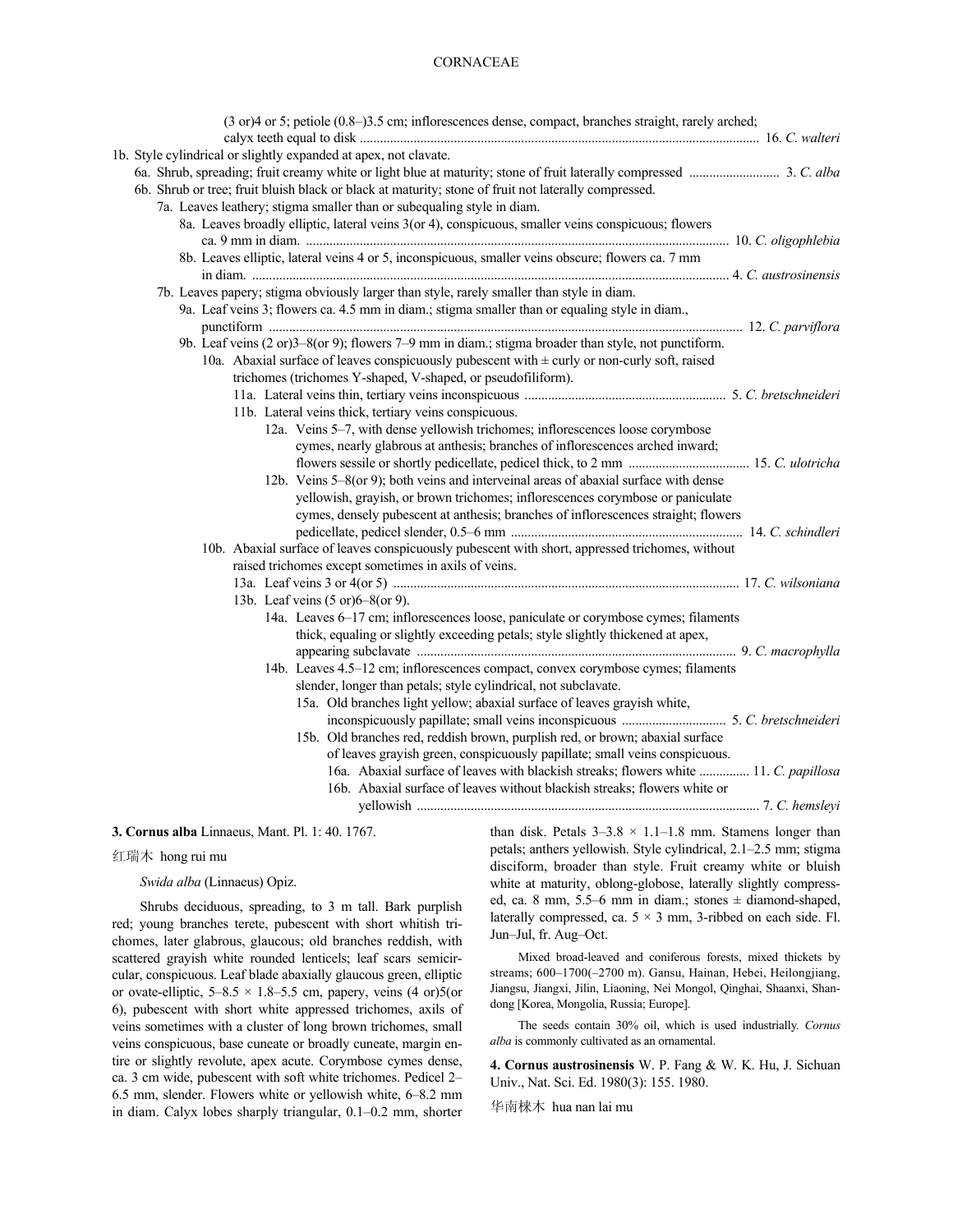*Swida austrosinensis* (W.P. Fang &W. K. Hu) W. P. Fang & W. K. Hu.

Shrubs or small trees, 3–6 m tall. Young branches terete, sparsely pubescent with fine white trichomes; old branches yellowish brown, with oblong lenticels. Leaves opposite, rarely alternate; leaf blade oblong-elliptic,  $4-8 \times 2-4$  cm, thinly leathery, abaxially nearly glabrous and not papillate, veins 4 or 5, base broadly cuneate, margin slightly revolute, apex shortly acuminate. Corymbose cymes 5–6 cm wide, sparsely pubescent. Pedicel 3–4 mm, slender. Flowers white, ca. 7 mm in diam. Calyx teeth sharply triangular, ca. 0.3 mm, subequaling disk. Petals lanceolate, ca. 3.6 mm. Stamens slightly longer than petals; anthers linear-elliptic. Style cylindrical, ca. 3.3 mm, slender; stigma capitate, subequaling style in diam. Fruit black at maturity, globose, ca. 5 mm in diam.; stones vertically compressed globose, ca.  $4 \times 3$  mm. Fl. Jun–Jul, fr. Dec.

There are few herbarium specimens of this species. Fang and Hu curly, soft trichomes. In the described the leaves as thickly papery in the description of the species, long, curly, soft trichomes. but as thickly leathery in the key to species. In the specimens we examined (including the type), the leaves were thinly leathery. Living plants were not observed.

#### **5. Cornus bretschneideri** L. Henry, Jardin 13: 309. 1899.

Shrubs or small trees, 1–6 m tall. Bark purplish red. Young branches reddish, terete, sparsely pubescent with grayish white trichomes; old branches light yellow, glabrous, with or without whitish elliptic lenticels. Leaves opposite; leaf blade ovate, elliptic-ovate, or oblong,  $5-8.5 \times 2.5-6$  cm, papery, abaxially grayish white or glaucous, densely papillose and pubescent with appressed white trichomes or occasionally with dense yellowish brown curly trichomes, lateral veins 5 or 6(or 7), with soft, long white trichomes in axils, smaller veins inconspicuous, base broadly cuneate to rounded, apex cuspidate to acuminate. Corymbose cymes 4.5–6 cm wide, pubescent with grayish white trichomes, deciduous short trichomes, or rarely with dense curly trichomes. Pedicels 1.5–6 mm. Flowers white, 5.5–7 mm in diam. Calyx teeth sharply triangular, 0.2– 0.3 mm, equal to or slightly longer than disk. Petals ligulate to ovate,  $3-4 \times 1.4-1.8$  mm. Stamens longer than petals; anthers yellowish white, ovate-oblong. Style cylindrical, 2.3–2.6 mm; stigma capitate, broader than style. Fruit bluish black or black, subglobose, 4–5 mm in diam.; stones ovoid-globose, ca. 3.5 mm in diam., inconspicuously ribbed. Fl. Jun–Jul, fr. Aug–Sep.

● Forests, thickets, slopes; 600–2300 m. Gansu, Hebei, Heilongjiang, Henan, Hubei, Jilin, Liaoning, Nei Mongol, Ningxia, Qinghai, Shaanxi, Shanxi, Sichuan.

|  | 1a. Abaxial surface of leaves and  |
|--|------------------------------------|
|  | inflorescence with short non-curly |
|  |                                    |
|  | 1b. Abaxial surface of leaves and  |

inflorescence with dense curly trichomes ...................................................... 5b. var. *crispa*

#### **5a. Cornus bretschneideri** var. **bretschneideri**

沙梾(原变种) sha lai (yuan bian zhong)

*Cornus aspera* Wangerin; *C. bretschneideri* var. *gracilis* Wangerin; *Swida bretschneideri* (L. Henry) Soják; *S. bretschneideri* var. *gracilis* (Wangerin) W. K. Hu.

Abaxial surface of leaves pubescent with short appressed non-curly trichomes. Inflorescences pubescent with short appressed non-curly trichomes.

● Forests, thickets, slopes; 1100–2300 m. Gansu, Hebei, Henan, Hubei, Liaoning, Nei Mongol, Ningxia, Qinghai, Shaanxi, Shanxi, Sichuan.

**5b. Cornus bretschneideri** var. **crispa** W. P. Fang & W. K. Hu, J. Sichuan Univ., Nat. Sci. Ed. 1980(3): 157. 1980.

#### 卷毛沙梾 juan mao sha lai

*Swida bretschneideri* var. *crispa* (W. P. Fang & W. K Hu) W. P. Fang & W. K. Hu.

● Thickets; ca. 2500 m. Guangdong, Guangxi, Guizhou, Hunan. Abaxial surface of leaves densely pubescent with long, curly, soft trichomes. Inflorescences densely pubescent with

> ● Sparse forests; 600–1800 m. Gansu, Hebei, Heilongjiang, Jilin, Liaoning, Nei Mongol, Shaanxi, Shanxi.

> **6. Cornus coreana** Wangerin, Repert. Spec. Nov. Regni Veg. 6: 99. 1908.

# 沙梾 sha lai handa handa handa handa handa handa handa handa handa handa handa handa handa handa handa handa han

*Swida coreana* (Wangerin) Soják.

Trees deciduous, to 20 m tall. Bark light brown, rectangularly splitting; young branches  $\pm$  4-angled, pubescent with short brown trichomes; old branches brown, glabrous. Leaves opposite; petiole 1.2–2 cm; leaf blade light green abaxially, narrowly elliptic to broadly ovate,  $6-8 \times 1.7-2.5(-4)$  cm, papery, abaxially with brown and grayish white short appressed trichomes, scabrous, veins 4 or 5, small veins reticulate, base rounded or broadly cuneate, rarely oblique, margin sometimes revolute, apex shortly acuminate. Corymbose cymes 3.5–5 cm wide, with short white and brown trichomes. Pedicels 2–3.2 mm. Flowers white, ca. 5.2 mm in diam. Calyx lobes unequal, lanceolate, 0.5–1.1 mm, longer than disk. Petals ligulate-lanceolate, ca.  $4.2 \times 1.4$  mm. Stamens ca. 4.2 mm, equal to petals; anthers oblong. Style clavate, ca. 3 mm; stigma subcapitate, not broader than style. Fruit black at maturity, globose, ca. 5 mm in diam.; stones not seen. Fl. May–Jun, fr. Sep–Oct.

Forests; sea level to 300 m. Liaoning [Korea].

The specimens cited by Wangerin are very similar to *Cornus walteri,* except that *C. walteri* has larger flowers and darker bark. The status of *C. coreana* requires further evaluation.

**7. Cornus hemsleyi** C.K. Schneider & Wangerin, Repert. Spec. Nov. Regni Veg. 7: 229. 1909.

#### 红椋子 hong liang zi

*Cornus alsophila* W. W. Smith; *C. hemsleyi* var. *gracilipes* W. P. Fang & W. K. Hu; *C. hemsleyi* var. *longistyla* W. P. Fang & W. K. Hu; *C. polyantha* W. P. Fang & W. K. Hu; *Swida alsophila* (W. W. Smith) Holub; *S. hemsleyi* (C. K. Schneider & Wangerin) Soják; *S. hemsleyi* var. *gracilipes*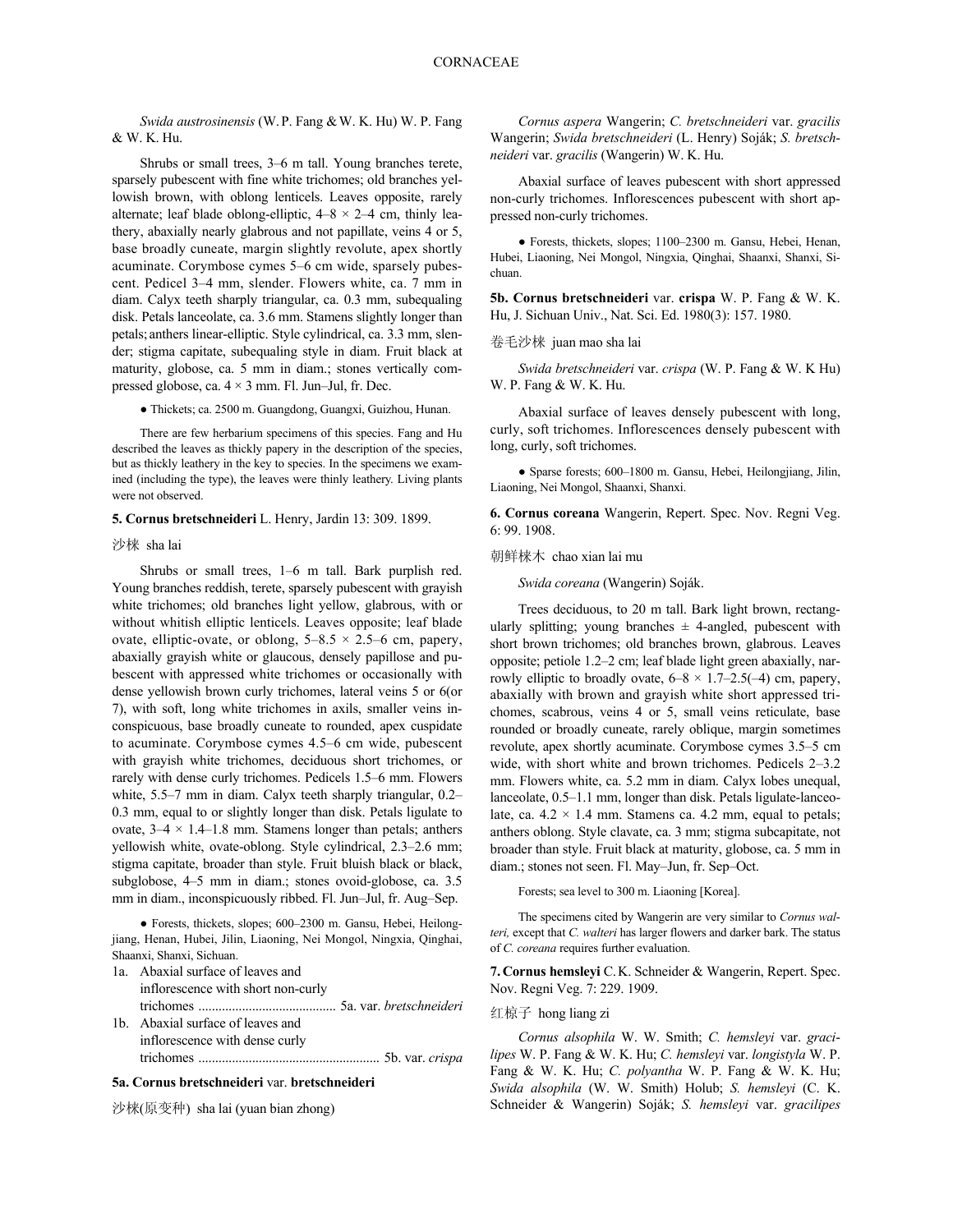(Fang & W. K. Hu ) Fang & W. K. Hu; *S. hemsleyi* var. *longistyla* (W. P. Fang & W. K. Hu) W. P. Fang & W. K. Hu; *S. polyantha* (W. P. Fang & W. K. Hu) W. P. Fang & W. K. Hu.

Shrubs or small trees, 2–5 m tall. Bark reddish brown, brown, or dark gray; young branches red or green, later red, slightly 4-angled or rounded, glabrous or with soft appressed trichomes; old branches purplish red or deep brown, glabrous, with yellowish brown elliptic lenticels. Leaves opposite; leaf blade elliptic to ovate-elliptic or broadly ovate,  $4.5-9.3(-13) \times$ 1.8–4.8(–6.2) cm, papery, abaxially  $\pm$  scabrous, densely papillate, pubescent with dense to sparse appressed short white trichomes, axils of veins sometimes with grayish and/or light brown long trichomes, veins 6–8, small veins conspicuously reticulate, base rounded or broadly cuneate to nearly cordate, sometimes slightly oblique, apex acuminate or shortly acuminate. Corymbose cymes flat to convex, 5–9 cm wide, pubescent with light brown short trichomes or nearly glabrous after anthesis. Pedicels 1–5.5 mm. Flowers white or yellowish, 6–7 (–8.5) mm in diam. Calyx lobes triangular, 0.4–1 mm, equal to or longer than disk. Petals ovate to oblong-lanceolate,  $2.5-5 \times$ 1.1–1.6 mm. Stamens longer than or rarely equal to petals; anthers grayish blue or grayish white or yellowish, ovoid-oblong. Style cylindrical or slightly expanded at apex, but not clavate, 1.8–4 mm; stigma subcapitate, broader than style, not or slightly 1–4-lobed. Fruit purplish red or black, globose, 4–5 mm in diam.; stones globose, vertically compressed, 2.3–3.1 × 1.8–2.5 mm, inconspicuously 8-ribbed. Fl. Jun–Jul, fr. Aug–Sep.

● Mixed forests, thickets, streamsides; 1000–4000 m. Gansu, Guizhou, Hebei, Henan, Hubei, Qinghai, Shaanxi, Shanxi, Sichuan, Xizang, Yunnan.

Oil from the seeds is used in making soap. The leaves and bark are used as a source of industrial tannin.

8. Cornus koehneana Wangerin, Repert. Spec. Nov. Regni Veg. 6: 99. 1908.

# 川陕梾木 chuan shan lai mu

*Swida koehneana* (Wangerin) Soják.

Trees 6–10 m tall. Bark dark brown; young branches purplish or reddish green, slender,  $\pm$  4-angled (or ridged), pubescent with grayish appressed trichomes; old branches yellowish brown or grayish brown, glabrous, with sparsely scattered yellowish white narrowly elliptic lenticels. Leaves opposite; petiole 1.2–2.2 cm; leaf blade narrowly elliptic to ovate-elliptic,  $3.3-8 \times 2.3-4.5$  cm, thickly papery, abaxially grayish green, with appressed grayish white short thin trichomes, veins 4, small veins inconspicuously reticulate, base cuneate to broadly cuneate, slightly oblique, apex acuminate or extended acuminate. Corymbose cymes loose and spreading, ca. 6 cm wide, with branches slightly arched inward (bent toward center), pubescent with grayish appressed trichomes. Pedicels 0.5–3 mm. Flowers white, ca. 7 mm in diam. Calyx lobes triangular, ca. 0.4 mm, longer than disk. Petals ligulate-oblong, ca.  $4.5 \times 0.9$  mm. Stamens ca. 4 mm, shorter than petals; anthers light yellow, oblong-ovate. Style clavate, ca. 3.8 mm; stigma capitate, not broader than style. Fruit ovoid-globose, ca.  $5 \times 6$  mm; stones subovoid, ca.  $4 \times 5$  mm. Fl. May–Jun, fr. Jul–Aug.

● Mixed forests in valleys and on slopes; 1700–2200 m. Gansu,

Shaanxi, Shanxi, Sichuan.

*Cornus koehneana* is known from only a few specimens, which appear to be similar to *C. walteri*. Examination of more material, especially living plants, is needed to determine the relationship to *C. walteri*.

# **9. Cornus macrophylla** Wallich in Roxburgh, Fl. Ind. 1: 433. 1820.

#### 梾木 lai mu

Trees, rarely shrubs, 2–15(–25) m tall. Bark grayish brown or grayish black, smooth when young, scaly when old; young branches stout,  $\pm$  4-angled, sparsely pubescent with grayish short trichomes, later glabrous; old branches dark brown, with yellowish white or grayish white elliptic to rounded lenticels and semicircular leaf scars. Leaves opposite; petiole 1.5–3 cm; leaf blade light green to slightly white abaxially, broadly elliptic, broadly ovate, or ovate-oblong, rarely elliptic, 9–16(–18)  $\times$  3.5–8.8 cm, papery, abaxially papillate, with appressed grayish white or brown short deciduous trichomes, veins 5–8, small veins conspicuous, base rounded, broadly cuneate, rarely oblique, apex acute or shortly acuminate. Inflorescences paniculate or sometimes corymbose cymes, 8–12 cm wide, sparsely or rarely densely pubescent with raised trichomes; peduncle sometimes reddish. Pedicels 0.3–4.5 mm. Flowers fragrant, white,  $(7-)8-10$  mm in diam. Calyx lobes triangular or broadly triangular, 0.4–0.5 mm, rarely to 1 mm, taller than disk. Petals ligulate-oblong to ovate-oblong,  $3-4 \times 0.9-1.8$  mm. Stamens equal to or slightly longer than petals; anthers yellow or rarely blue, oblong or obovoid-oblong. Style cylindrical, slightly expanded at apex to apparently clavate, 2–4 mm; stigma subcapitate, broader than style, slightly lobed. Fruit purplish black or bluish black, subglobose, 4.5–6 mm in diam.; stones compressed globose, (2.6–)3–4 mm in diam., ribs 6 or 8. Fl. Jun– Jul(–Aug), fr. Aug–Sep(–Oct).

Dense forests, mixed woods, margins of woods, slopes, streamsides; sea level to 3600 m. Anhui, Fujian, Gansu, Guangdong, Guangxi, Guizhou, Hainan, Hubei, Hunan, Jiangsu, Jiangxi, Ningxia, Shaanxi, Shandong, Sichuan, Taiwan, Xizang, Yunnan, Zhejiang [Afghanistan, Bhutan, India, Kashmir, Myanmar, Nepal, Pakistan, ?Sikkim].

1a. Inflorescence sparsely pubescent with appressed trichomes; fl. Jun–Jul; flowers 8–10 mm in diam.; stone of fruit 3–4 mm in diam. ....................................... 9a. var. *macrophylla* 1b. Inflorescence densely pubescent with raised trichomes; fl. Jul–Aug; flowers 7–8 mm in diam.; stone of fruit ca. 2.6 mm in diam. ............................................. 9b. var. *stracheyi*

#### **9a. Cornus macrophylla** var. **macrophylla**

#### 梾木(原变种) lai mu (yuan bian zhong)

*Bothrocaryum longipetiolatum* (Hayata) Pojarkova; *Cornus alpina* W. P. Fang & W. K. Hu; *C. brachypoda* C. A. Meyer (1845), not Miquel (1865); *C. corynostylis* Koehne; *C. crispula* Hance; *C. longipedunculata* W. P. Fang & W. K. Hu; *C. longipetiolata* Hayata; *C. taiwanensis* Kanehira; *Swida alpina* (W. P. Fang & W. K. Hu) W. P. Fang & W. K. Hu; *S. macrophylla* (Wallich) Soják; *S. macrophylla* var. *longipedunculata* (W. P. Fang & W. K. Hu) W. P. Fang & W. K. Hu.

Trees 3–15(–25) m tall. Old branches with grayish white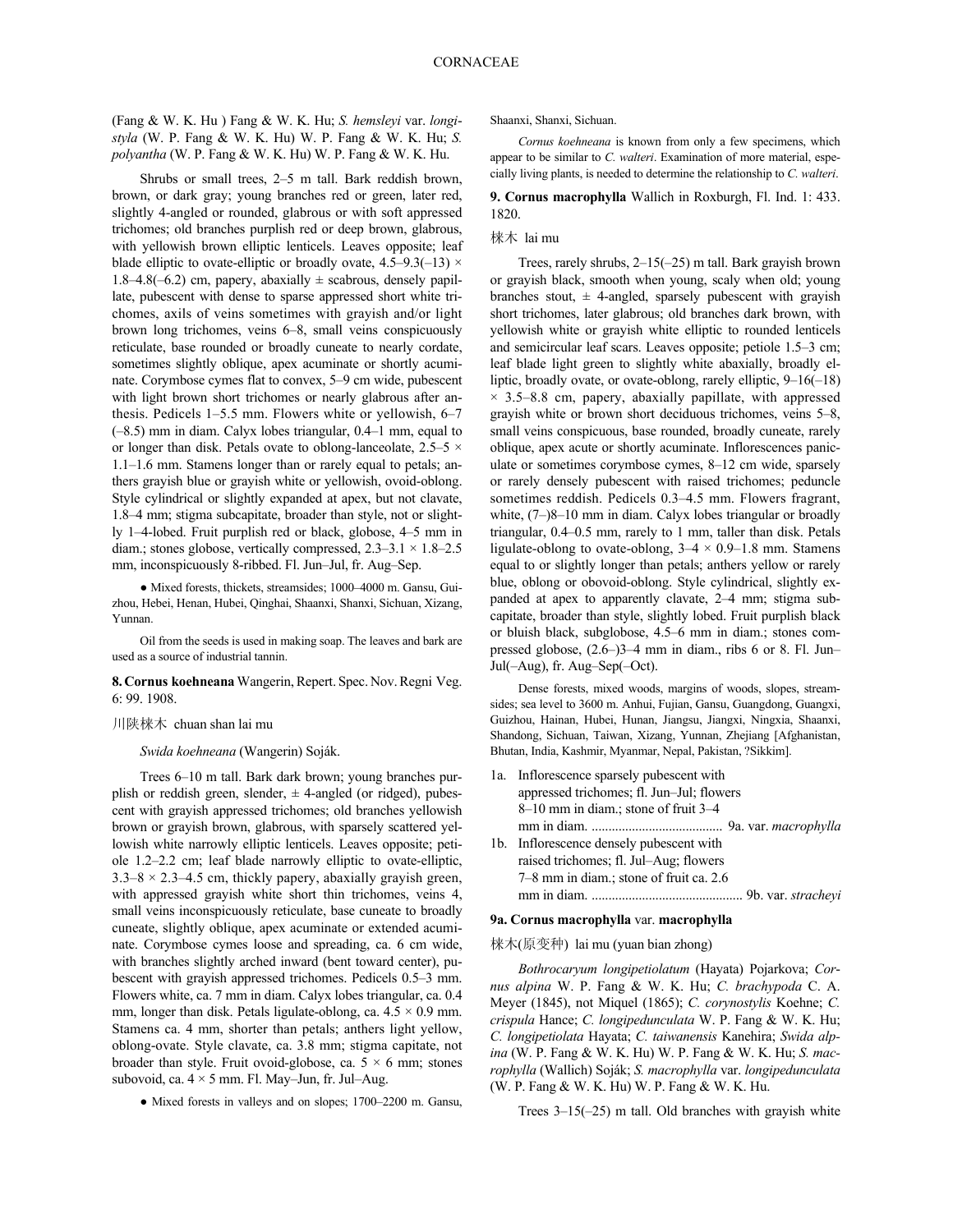elliptic lenticels. Inflorescences sparsely pubescent with white or yellowish appressed trichomes. Flowers 8–10 mm in diam. Calyx lobes broadly triangular, 0.4–0.5 mm, slightly longer than disk. Style thickened at apex or sometimes typically clavate. Stone of fruit 3–4 mm in diam., 6-ribbed. Fl. Jun–Jul, fr. Aug–Sep.

Dense forests, slopes, streamsides; sea level to 3600 m. Anhui, Fujian, Gansu, Guangdong, Guangxi, Guizhou, Hainan, Hubei, Hunan, Jiangsu, Jiangxi, Ningxia, Shaanxi, Shandong, Sichuan, Taiwan, Xizang, Zhejiang [Afghanistan, Bhutan, India, Kashmir, Myanmar, Nepal, Pakistan, ?Sikkim].

**9b. Cornus macrophylla** var. **stracheyi** C. B. Clarke in J. D. Hooker, Fl. Brit. India 2: 744. 1879.

#### 密毛梾木 mi mao lai mu

*Cornus stracheyi* (C. B. Clarke) Hemsley; *Swida stracheyi* (C. B. Clarke) Soják.

Trees or shrubs, 3–9 m tall. Old branches with yellowish white rounded lenticels. Inflorescences densely pubescent with brownish or intermixed brownish and white trichomes. Flowers 7–8 mm in diam. Calyx lobes triangular, 0.8–1 mm, longer than disk. Style slightly thickened at apex. Stone of fruit ca. 2.6 mm, 8-ribbed. Fl. Jul–Aug, fr. Sep–Oct.

Mixed woods, margins of woods; 1700–3400 m. Xizang, Yunnan [India, Nepal].

# **10. Cornus oligophlebia** Merrill, J. Arnold Arbor. 23: 187. 1942.

樟叶梾木 zhang ye lai mu

*Swida oligophlebia* (Merrill) W. K. Hu.

Trees  $6-10$  m tall. Young branches green,  $\pm$  pubescent with brown trichomes; old branches dark brown. Leaves opposite, rarely alternate; petiole 1.1–15 cm; leaf blade light green abaxially, broadly elliptic to ovate,  $8-11 \times 4-4.5$  cm, leathery, abaxially not papillate, sparsely pubescent with white short trichomes or nearly glabrous, veins 3(or 4), small veins conspicuous, base broadly cuneate or rounded, sometimes oblique, margin slightly revolute, apex acuminate. Paniculate cymes 8.5–11 cm wide, branches spreading, glabrous or with gray appressed trichomes. Pedicels 1–2 mm. Flowers white, ca. 9 mm in diam. Calyx lobes broadly triangular, slightly longer than disk. Petals lanceolate or ligulate-oblong, ca.  $4 \times 1.1$ –1.3 mm. Stamens shorter or longer than petals; anthers narrowly obovoid. Style cylindrical, ca. 3 mm; stigma flat, punctiform. Fruit purplish black or bluish black, subglobose, 3–4 mm in diam.; stones compressed globose, (2.6–)3–4 mm in diam. Fl. Jul–Sep, fr. Jan–Mar.

Forests; 1200–1500 m. SE Yunnan [Bhutan, India, Myanmar, Thailand, Vietnam].

*Cornus oligophlebia* appears to be rare in China, with a restricted distribution in Yunnan and adjacent countries. The species is distinct from the rest of the subgenus by a combination of features including leathery leaves, large, short, spreading paniculate inflorescences, punctiform stigma, sometimes subopposite leaves, autumn flowering and winter fruiting. These features suggest an affinity to *C. oblonga*. The species thus may represent a relatively old lineage in *C.* subg. *Kraniopsis* or may actually be a member of *C.* subg. *Yinquania*. Both are restricted to SW China. Phylogenetic analyses will help test these hypotheses.

**11. Cornus papillosa** W. P. Fang & W. K. Hu, Fl. Sichuan. 1: 468. 1981.

乳突梾木 ru tu lai mu

*Swida papillosa* (W. P. Fang & W. K. Hu) W. P. Fang & W. K. Hu.

Trees ca. 5 m tall. Young branches light green, with sparse yellowish white soft trichomes; old branches deep brown, glabrous, with rounded or elliptic lenticels. Leaves opposite; leaf blade abaxially gray, elliptic to oblong-elliptic,  $8-12 \times 4-7$ cm, papery, abaxially with dense papillae, blackish streaks and appressed (or flat) trichomes, axils of veins often with clusters of light yellow long trichomes, veins 7–9, small veins conspicuous, base cuneate or broadly cuneate, apex  $\pm$  cuspidate. Corymbs 5–9 cm wide, sparsely pubescent with light yellowish white short trichomes. Pedicels 1–5.5 mm. Flowers white, ca. 7 mm in diam. Calyx lobes ovate to linear-triangular, 0.6–0.8 mm, equal to or longer than disk. Petals oblong-lanceolate, 3–  $4.5 \times 0.9$ –1.7 mm. Stamens longer than petals; anthers yellow, ovoid-oblong. Style cylindrical, slightly expanded at apex, ca. 3.4 mm; stigma compressed capitulate, broader than style, slightly 3- or 4-lobed. Fruit black, globose, ca. 3 mm in diam.; stones globose, vertically compressed, ca.  $2.7 \times 1.8$  mm. Fl. Jun, fr. unknown.

● Forests; ca. 3000 m. Sichuan, Yunnan.

**12. Cornus parviflora** S. S. Chien, Sinensia 2: 99. 1932.

小花梾木 xiao hua lai mu

*Swida parviflora* (S. S. Chien) Holub.

Trees or shrubs, 3–8 m tall. Bark yellowish brown. Young branches slender, 4-angled, with sparse grayish trichomes; old branches grayish brown, with sparse yellowish brown lenticels. Leaves opposite; leaf blade abaxially light green, narrowly elliptic to elliptic-lanceolate,  $4-6.5 \times 1.6-3.3$  cm, papery, abaxially not papillate, with sparse white, short appressed trichomes, veins 3 or 4, base cuneate or broadly cuneate, apex acuminate to  $\pm$  caudate. Corymbose cymes 4–12 cm wide, pubescent with light yellowish white short trichomes, occasionally with a lanceolate or ovate-lanceolate, leaflike bract. Pedicels 0.3–2 mm. Flowers white, ca. 4.5 mm in diam. Calyx lobes broadly triangular, 0.3–0.4 mm, slightly longer than disk. Petals oblonglanceolate or ligulate-oblong, ca.  $2.5 \times 1$  mm. Stamens shorter than petals; anthers narrowly obovoid. Style cylindrical, ca. 2 mm; stigma punctiform. Fruit obovoid or nearly oblong, 5–6 mm, ca. 4 mm in diam. Fl. Jul, fr. Aug–Sep.

● Dense to sparse forests, open hillsides; 300–2500 m. Guangxi, Guizhou.

**13. Cornus quinquenervis** Franchet, J. Bot. (Morot) 10: 307. 1896.

#### 小梾木 xiao lai mu

*Cornus paucinervis* Hance (1881), not Heer (1859, fossil); *Swida paucinervis* Soják.

Shrubs 1–3(–4) m tall. Bark blackish gray, smooth; young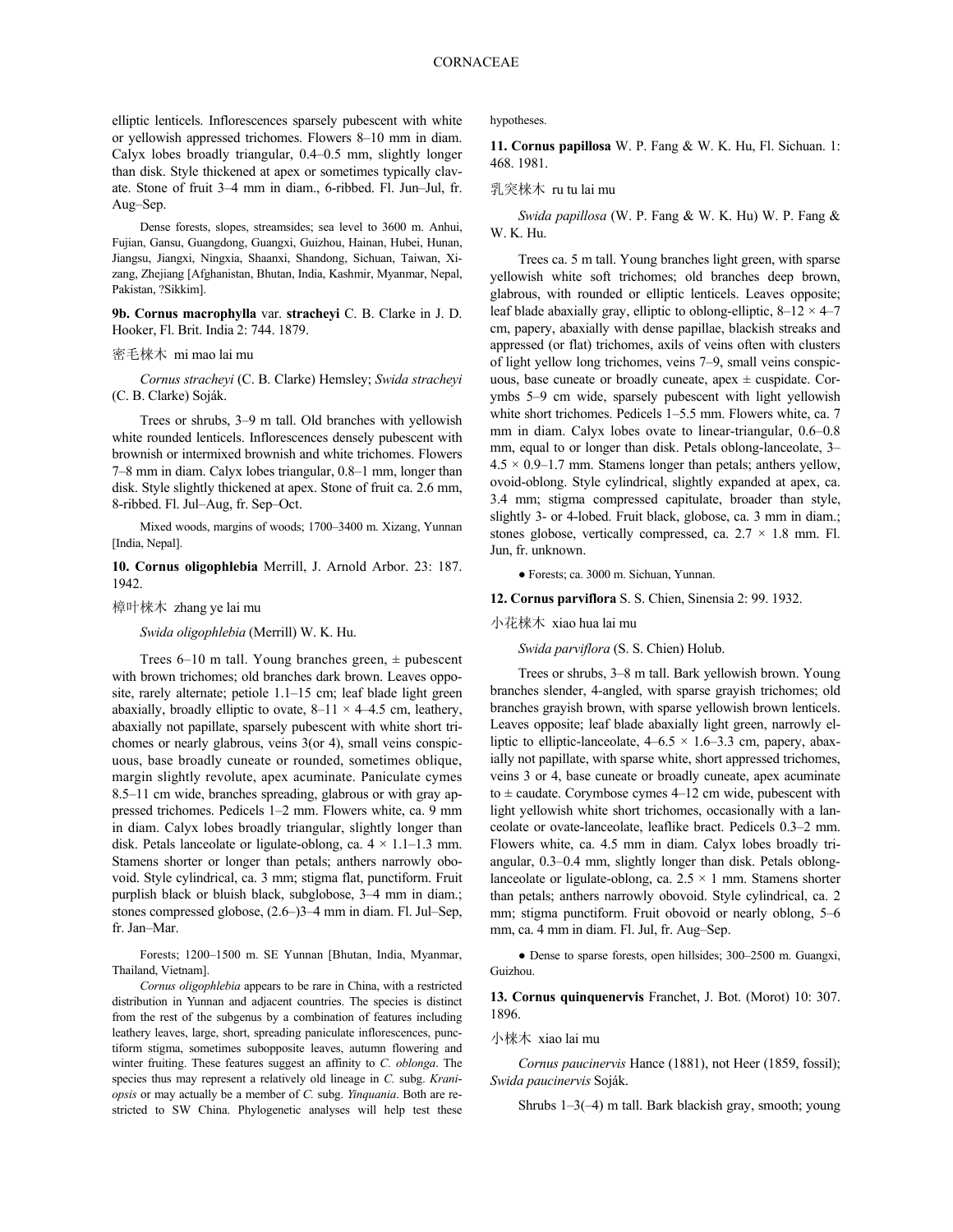branches green or purplish red, 4-angled, with grayish short trichomes; old branches brown, glabrous. Leaves opposite; leaf blade elliptic-lanceolate or lanceolate, rarely oblong-ovate, 4–  $9(-10) \times 1-2.3(-3.8)$  cm, papery, abaxially light green, with sparse white appressed deciduous short trichomes, veins (2 or)3(or 4), nearly straight and ascending below, arched inward near leaf margin, base cuneate, apex acuminate to obtuse-acuminate.Corymbose cymes 3.5–8 cm wide, pubescent with white appressed short trichomes. Pedicels 2–9 mm. Flowers white or yellowish white, 9–10 mm in diam. Calyx lobes lanceolatetriangular to acutely triangular, ca. 1 mm, conspicuously longer than disk. Petals narrowly ovate to narrowly triangular or lanceolate, ca.  $6 \times 1.8$  mm. Stamens shorter than petals; anthers yellowish white, oblong-ovate. Style conspicuously clavate, ca. 3.5 mm; stigma punctiform or truncate. Fruit black at maturity, globose, ca. 5 mm in diam.; stones subglobose, ca. 4 mm in diam., inconspicuously 6-ribbed. Fl. Jun–Jul, fr. Oct–Nov.

● Montane forests, thickets by streams, scrub, hillsides; sea level to 2500 m. Fujian, Gansu, Guangdong, Guangxi, Guizhou, Hubei, Hunan, Jiangsu, Shaanxi, Sichuan, Yunnan.

14. Cornus schindleri Wangerin, Repert. Spec. Nov. Regni Veg. 4: 337. 1907.

# 康定梾木 kang ding lai mu

Trees or shrubs, 2–8(–10) m tall. Bark brown; young branches 4-angled, densely pubescent with brown or grayish trichomes, rarely glabrous; old branches reddish or grayish purplish brown, glabrous, with sparse whitish rounded or elliptic lenticels. Leaves opposite; leaf blade abaxially light green or grayish green, elliptic or ovate-elliptic to broadly ovate, rarely narrowly elliptic or rounded or elliptic-lanceolate,  $4-11(-15) \times$ 2.5–6.5(–8) cm, papery to thickly papery, often papillate and conspicuously pubescent with whitish to brownish curly spreading trichomes on veins or on entire surface, veins 6–8(or 9), base cuneate to rounded or cordate, rarely slightly oblique, apex acuminate or shortly acuminate. Corymbose cymes (5–)6–10 cm wide, densely pubescent with yellowish or brown, rarely rusty red, often deciduous curly trichomes. Pedicels 1–5(–6) mm. Flowers white, (6–)7–8 mm in diam. Calyx lobes triangular, rarely lanceolate, (0.2–)0.3–0.5 mm, longer, rarely shorter, than disk. Petals oblong, oblong-lanceolate, triangular-lanceolate, or triangular-ovate,  $2.5-4 \times 0.7-1.8$  mm. Stamens equal to or longer than petals; anthers light blue, grayish, or yellow, oblong to narrowly oblong. Style cylindrical, 2–3(–4) mm; stigma capitate to disciform, broader than style, often slightly lobed. Fruit purplish or reddish black, black at maturity, subglobose, 4–6 mm in diam.; stones compressed globose or ovoid,  $3-4 \times$ 2.8–3.5 mm, conspicuously or inconspicuously 8-ribbed, rarely ripe fruits 10-ribbed. Fl. May–Jul, fr. Aug–Oct.

● Dense to sparse forests, mixed forest or thickets on slopes and in valleys, open hillsides; 1100–3200 m. SE Gansu, Guizhou, Henan, W Hubei, S Shaanxi, Sichuan, Xizang, N Yunnan.

This species is somewhat continuously variable morphologically across its range. In particular, the ratio of filament length to petal length shows an E-N-W-S pattern, with a higher ratio in the east and lower ratio in the west. Due to this association with geography, two subspecies are recognized (Xiang, Bull. Bot. Res., Harbin 9(1): 125–138. 1989).

1a. Abaxial midvein of leaf with curly (crisped) yellowish or yellow trichomes; mature flower buds conical; ratio of filament length to petal length less than 1.4; trichomes on surface of ovary usually spreading .......................................... 14a. subsp. *schindleri* 1b. Abaxial midvein of leaf with scattered appressed brown trichomes; mature flower buds subrounded; ratio of filament length to petal length equal to or greater than 1.4; trichomes on surface of ovary usually appressed ....................................... 14b. subsp. *poliophylla*

#### **14a. Cornus schindleri** subsp. **schindleri**

康定梾木(原亚种) kang ding lai mu (yuan ya zhong)

*Cornus daijinensis* W. P. Fang & W. K. Hu; *C. fulvescens* W. P. Fang & W. K. Hu; *C. lixianensis* W. P. Fang & W. K. Hu; *C. malifolia* W. P. Fang & W. K. Hu; *C. monbeigii* Hemsley; *C. monbeigii* subsp. *crassa* W. P. Fang & W. K. Hu; *C. monbeigii* subsp. *populifolia* W. P. Fang & W. K Hu; *C. poliophylla* var. *praelonga* W. P. Fang & W. K. Hu; *C. scabrida* Franchet; *C. xanthotricha* W. P. Fang & W. K. Hu; *Swida daijinensis* (W. P. Fang & W. K. Hu) W. P. Fang & W. K. Hu; *S. fulvescens* (W. P. Fang & W. K. Hu) W. P. Fang & W. K. Hu; *S. monbeigii* (Hemsley) Soják; *S. monbeigii* var. *crassa* (W. P. Fang & W. K. Hu) W. P. Fang & W. K. Hu; *S. monbeigii* var. *populifolia* (W. P. Fang & W. K. Hu) W. P. Fang & W. K. Hu; *S. monbeigii* var. *xanthotricha* (W. P. Fang & W. K Hu) W. P. Fang & W. K. Hu; *S. poliophylla* var. *malifolia* (W. P. Fang & W. K. Hu) W. P. Fang & W. K. Hu; *S. poliophylla* var. *praelonga* (W. P. Fang & W. K. Hu) W. P. Fang & W. K. Hu; *S. scabrida* (Franchet) Holub; *S. schindleri* (Wangerin) Soják; *S. schindleri* var. *lixianensis* (W. P. Fang & W. K. Hu) W. P. Fang & W. K. Hu.

Abaxial midvein of leaf pubescent with yellowish or yellow crisped trichomes. Flower buds conical at maturity. Filaments shorter than petals. Ovary pubescent with spreading trichomes.

● Dense to sparse forests, open hillsides; 1100–3200 m. Guizhou, S and W Sichuan, SE Xizang, N Yunnan.

**14b. Cornus schindleri** subsp. **poliophylla** (C. K. Schneider & Wangerin) Q.Y. Xiang, Bull. Bot. Res., Harbin 9(1): 135. 1989.

#### 灰叶梾木 hui ye lai mu

*Cornus poliophylla* C. K. Schneider & Wangerin, Repert. Spec. Nov. Regni Veg. 7: 228. 1909; *C. poliophylla* var. *microphylla* L. C. Wang & X. G. Sun; *Swida poliophylla* (C. K. Schneider & Wangerin) Soják.

Abaxial midvein of leaf pubescent with brown appressed trichomes. Flower buds nearly rounded at maturity. Filaments ca. as long as or longer than petals. Ovary pubescent with appressed trichomes.

● Mixed forests or thickets on slopes and in valleys; 1300–3100 m. SE Gansu, Henan, W Hubei, S Shaanxi, NE Sichuan, Xizang.

**15. Cornus ulotricha** C. K. Schneider & Wangerin, Repert.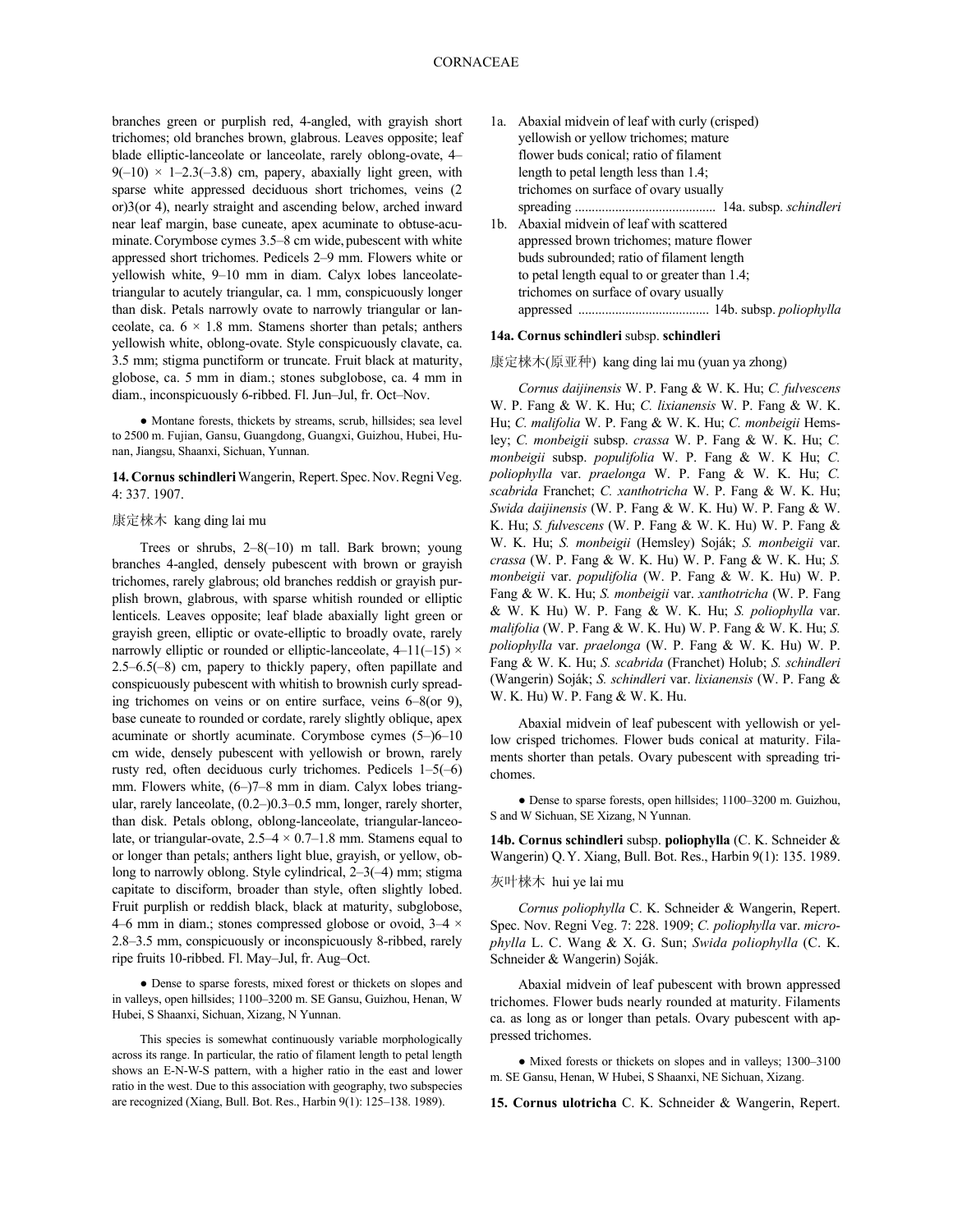#### Spec. Nov. Regni Veg. 7: 228. 1909.

# 卷毛梾木 juan mao lai mu

*Cornus ulotricha* var. *leptophylla* W. K. Hu ex P. C. Li; *Swida ulotricha* (C. K. Schneider & Wangerin) Soják; *S. ulotricha* var. *leptophylla* W. K. Hu.

Trees, rarely shrubs,  $(1.5-7-15(-20)$  m tall. Bark gray, smooth on younger stems, rough on older stems, rectangularly splitting. Young branches reddish brown, sparsely pubescent with short trichomes; old branches yellowish brown, glabrous. Leaves opposite; petiole 1.5–2.8 cm; leaf blade broadly ovate to broadly elliptic,  $9-15 \times 3-8.5$  cm, papery, abaxially grayish, not papillate or only inconspicuously papillate, pubescent with both whitish appressed and brown raised (V-shaped) or curly trichomes, trichomes often deciduous, curly trichomes on veins dense, veins 6 or 7, sometimes slightly oblique, base rounded, apex shortly acuminate. Corymbose cymes 8–12 cm wide, pubescent with a mixture of grayish short appressed trichomes and slightly curly trichomes; lateral branches arched inward; smaller branches nearly all secund, toward center of inflorescence. Pedicels 0.2–2 mm, thick. Flowers white, 6–8 mm in diam. Calyx lobes broadly triangular, 0.3–0.4 mm, shorter than or equal to disk. Petals ligulate-oblong, ca.  $4 \times 1.1 - 1.8$  mm. Stamens shorter than or equal to petals; anthers yellow, oblongovoid. Style cylindrical, ca. 3 mm; stigma subglobose to disciform, broader than style. Fruit bluish black, subglobose, 4.3–4.5 mm in diam.; stones subglobose, 3–4 mm in diam. Fl. May– Jun, fr. Jul–Aug.

● Mixed forests, by streams; 800–2700 m. Gansu, Guizhou, Henan, Hubei, Shaanxi, Sichuan, Xizang, Yunnan.

*Cornus ulotricha* var. *leptophylla* W. K. Hu ex P. C. Li (in C. Y. Wu, Fl. Xizang. 3: 528. 1986) was published independently from *Swida ulotricha* var. *leptophylla* W. K. Hu (Bull. Bot. Res., Harbin 4(3): 106. 1984). The protologues cite a type gathering made at the same locality on the same date, but with different collection numbers.

**16. Cornus walteri** Wangerin, Repert. Spec. Nov. Regni Veg. 6: 99. 1908.

#### 毛梾 mao lai

*Cornus henryi* Hemsley ex Wangerin; *C. walteri* var. *confertiflora* W. P. Fang & W. K. Hu; *C. walteri* var. *insignis* W. P. Fang & W. K. Hu; *C. yunnanensis* H. L. Li; *Swida walteri* (Wangerin) Soják; *S. walteri* var. *confertiflora* (W. P. Fang & W. K. Hu) W. P. Fang & W. K. Hu; *S. walteri* var. *insignis* (W. P. Fang & W. K. Hu) W. P. Fang & W. K. Hu.

Trees 6–15 m tall. Bark dark gray, rectangularly splitting. Young branches green,  $\pm$  4-angled, densely pubescent with grayish white short trichomes; old branches yellow-green, glabrous. Leaves opposite; petiole (0.8–)3.5 cm; leaf blade light green abaxially, narrowly elliptic to broadly ovate,  $4-12(-15) \times$  1.7–5.5(–8) cm, papery, abaxially with grayish white short appressed trichomes, scabrous, veins 4(or 5), small veins inconspicuously reticulate, base cuneate, rarely rounded or cordate, often oblique, apex shortly tolong acuminate.Corymbose cymes dense, 7–9 cm wide, with short white trichomes. Pedicels 0.8– 2.7 mm. Flowers fragrant, white, ca. 9.5 mm in diam. Calyx lobes triangular, ca. 0.4 mm, equal to disk. Petals oblong-lanceolate,  $4.5-6 \times 1.2-1.5$  mm. Stamens 4.8–5 mm, equal to or longer than petals; anthers light yellow, rarely rosy red, oblongovoid. Style clavate, ca. 3.5 mm; stigma capitate, not broader than style. Fruit black, globose, 6–7(–8) mm in diam.; stones compressed globose, ca.  $5 \times 4$  mm, inconspicuously ribbed. Fl. May–Jun, fr. Aug–Oct.

● Mixed sparse to dense forests; 300–2500(–3000) m. Anhui, Fujian, Guangdong, Guangxi, Guizhou, Hainan, Hebei, Henan, Hubei, Hunan, Jiangsu, Jiangxi, Liaoning, Ningxia, Shaanxi, Shandong, Shanxi, Sichuan, Yunnan, Zhejiang.

The fruit is a source of oil, the hard wood is used for making tools, and the tree itself is planted as a street tree.

**17. Cornus wilsoniana** Wangerin, Repert. Spec. Nov. Regni Veg. 6: 97. 1908.

#### 光皮梾木 guang pi lai mu

*Cornus fordii* Hemsley; *C. kweichowensis* H. L. Li; *Swida wilsoniana* (Wangerin) Soják.

Trees 5–18 m tall, rarely to 40 m tall. Bark gray or greenish gray, rectangularly splitting. Young branches grayish green,  $\pm$  4-angled, pubescent with grayish short appressed trichomes; old branches brown, glabrous, with brown, narrowly elliptic lenticels. Leaves opposite; petiole 0.8–2 cm; leaf blade abaxially grayish green, elliptic or ovate-elliptic,  $6-12 \times 2-5.5$  cm, papery, abaxially densely pubescent with white short appressed trichomes and papillae, scabrous, veins 3 or 4, base cuneate to broadly cuneate, margin slightly revolute, apex shortly acuminate to acuminate. Paniculate to corymbose cymes 6–10 cm wide, with short white trichomes. Flowers white, ca. 7 mm in diam. Calyx lobes triangular, 0.4–0.5 mm, longer than disk. Petals narrowly lanceolate,  $3.5-5 \times 0.9-1.3$  mm. Stamens 6-6.8 mm, equaling petals; anthers yellow, narrowly oblong. Style cylindrical, sometimes slightly expanded near apex, 3.5–4 mm; stigma disciform, not broader than style. Fruit purplish black or black, globose, 6–7 mm in diam.; stones globose, 4–4.5 mm in diam., ribs inconspicuous. Fl. May, fr. Sep–Nov.

● Forests; 100–1100 m. Fujian, Gansu, Guangdong, Guangxi, Guizhou, Henan, Hubei, Hunan, Jiangxi, Shaanxi, Sichuan, Zhejiang.

The fruit is a source of oil (up to 30% oil), the leaves are used for livestock feed, and the dense wood is used for making farm tools and furniture. The attractively shaped crown makes *Cornus wilsoniana* a good candidate for a street tree.

#### **4. Cornus** subg. **Cornus**

#### 山茱萸亚属 shan zhu yu ya shu

Shrubs or small trees, deciduous. Flower buds terminal or axillary, ovoid-globose, pubescent with gray or brown appressed trichomes. Leaves opposite, petiolate; leaf blade ovate, elliptic, or ovate-lanceolate, papery, abaxially pubescent with appressed trichomes or sometimes tomentose, adaxially glabrous or nearly so. Inflorescences umbellate cymes, terminal or axillary, subtended by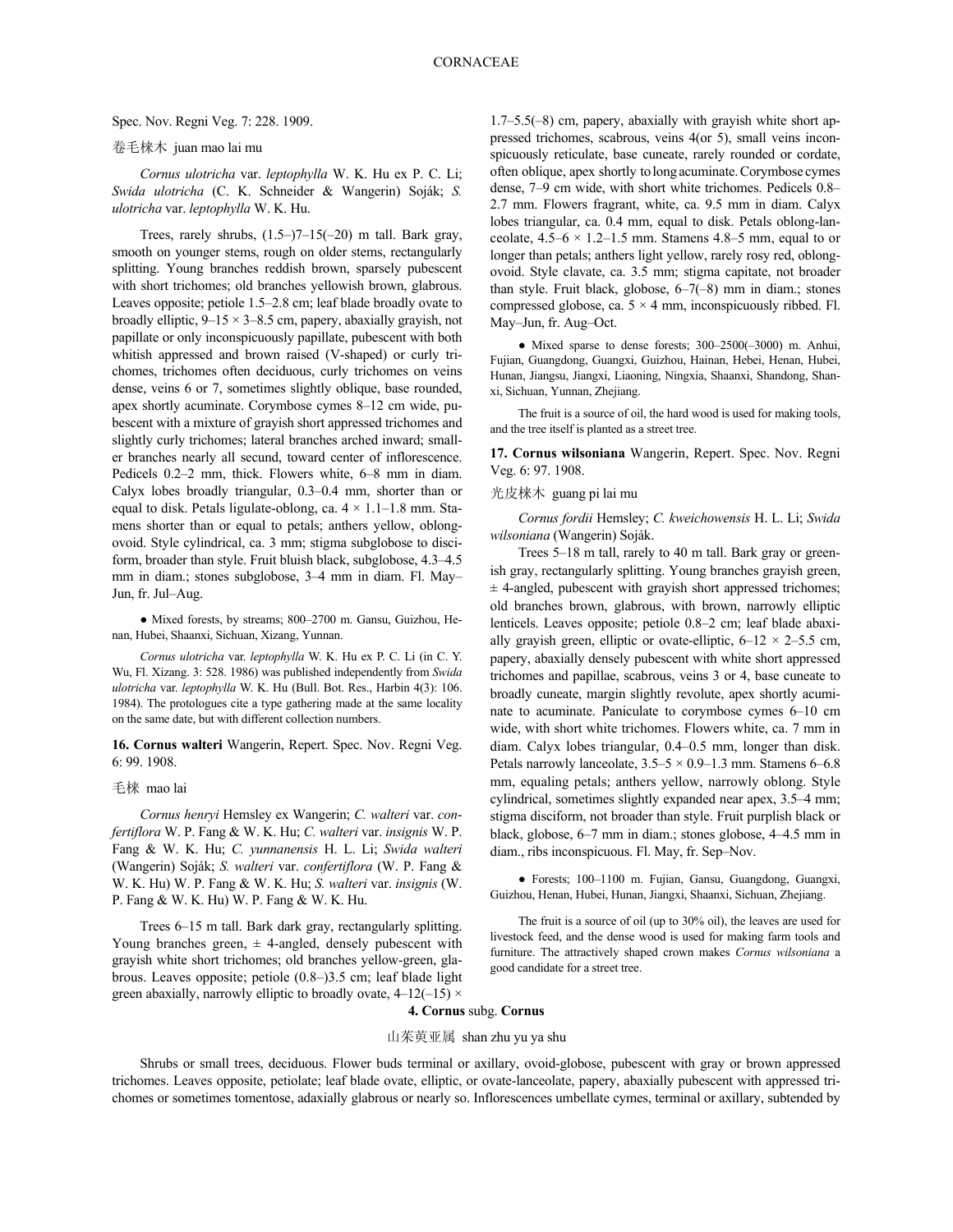# CORNACEAE

4 decussate, scalelike bracts; bracts caducous after anthesis; outer pair of bracts larger than inner pair. Flowers precocious (flowering before leaves). Calyx tube cuplike, 4-dentate. Petals yellow, ovate-lanceolate. Filaments awn-shaped; anthers oblong, 2-loculed. Ovary 1- or 2-loculed; style cylindrical; stigma truncate. Fruit red or black, narrowly ellipsoid to oblong; stones narrowly ellipsoid, seeds 1 or 2.

Four species: E Asia, Europe, W North America; two species in China.

- 1a. Branches monopodial; inflorescences lateral; peduncle 2–3 mm; fruit 1.2–1.8 cm; abaxial leaf surface with clusters of light brown trichomes in axils of lateral veins ........................................................................................ 18. *C. officinalis*
- 1b. Branches sympodial; inflorescences terminal; peduncle 5–12 mm; fruit smaller, 6–8(–10) mm; abaxial leaf surface with clusters of grayish trichomes in axils of lateral veins ............................................................................ 19. *C. chinensis*

**18. Cornus officinalis** Siebold & Zuccarini, Fl. Jap. 1: 100. 1835. axils of veins, or sometimes tomentose, veins 5 or 6. Umbellate

山茱萸 shan zhu yu

*Macrocarpium officinale* (Siebold & Zuccarini) Nakai.

Trees or shrubs, 4–10 m tall; axis sympodial. Bark grayish brown; winter leaf buds terminal or axillary, solitary or associated with flower buds; flower buds terminal, pubescent with yellowish brown short trichomes. Leaf blade abaxially light green, ovate-lanceolate or ovate-elliptic,  $5.5-10 \times 2.5-4.5$  cm, abaxially sparsely pubescent with short appressed trichomes, axils of lateral veins with dense light brown long soft trichomes, veins 6 or 7. Umbellate inflorescences terminal; bracts ovate, 5–8 mm, papery to leathery, pubescent; peduncle ca. 2 mm, thick, pubescent. Pedicels 0.5–1 cm, slender, densely pubescent with soft trichomes. Calyx teeth broadly triangular, ca. 0.6 mm. Petals reflexed, ligulate-lanceolate,  $2.5-3.3 \times 1-1.3$ mm. Stamens ca. 1.8 mm; anthers ellipsoid. Ovary obovoid, ca. 1 mm, densely pubescent; style ca. 1.5 mm. Fruit red or purplish red, narrowly ellipsoid,  $1.2-1.8 \times 0.5-0.7$  cm; stones narrowly ellipsoid, ca. 1.2 cm, with a few unequal ribs. Fl. Mar– Apr, fr. Sep–Oct.

Forests, forest margins, mountain slopes; 400–1500(–2100) m. Anhui, Gansu, Henan, Hunan, Jiangsu, Jiangxi, Shaanxi, Shandong, Shanxi, Zhejiang [Japan, Korea].

The fruit, called "zhu yu" or "zao pi" in Chinese medicine, is prescribed as an astringent tonic for impotence, spermatorrhea, lumbago, vertigo, and night sweats.

**19. Cornus chinensis** Wangerin, Repert.Spec. Nov.Regni Veg. 6: 100. 1908.

# 川鄂山茱萸 chuan e shan zhu yu

*Cornus chinensis* f. *jinyangensis* (W. K. Hu) W. K. Hu; *C. chinensis* f. *longipedunculata* (W. P. Fang & W. K. Hu) W. P. Fang & W. K. Hu; *C. chinensis* f. *microcarpa* (W. K. Hu) W. K. Hu; *Macrocarpium chinense* (Wangerin) Hutchinson; *M. chinense* f. *jinyangense* W. K. Hu; *M. chinense* f. *longipedunculatum* W. P. Fang & W. K. Hu; *M. chinense* f. *microcarpum* W. K. Hu.

Trees 4–8 m tall; axis monopodial. Bark dark brown; winter buds of leaves terminal or axillary, narrowly conical. Flower buds in pairs, lateral, separated by terminal leaf bud, subglobose, pubescent with yellowish brown trichomes, apex acute. Leaf blade ovate-lanceolate to narrowly elliptic,  $6-11 \times 2.8-5.5$ cm, abaxially sparsely pubescent with grayish white appressed trichomes and a cluster of conspicuous gray long trichomes in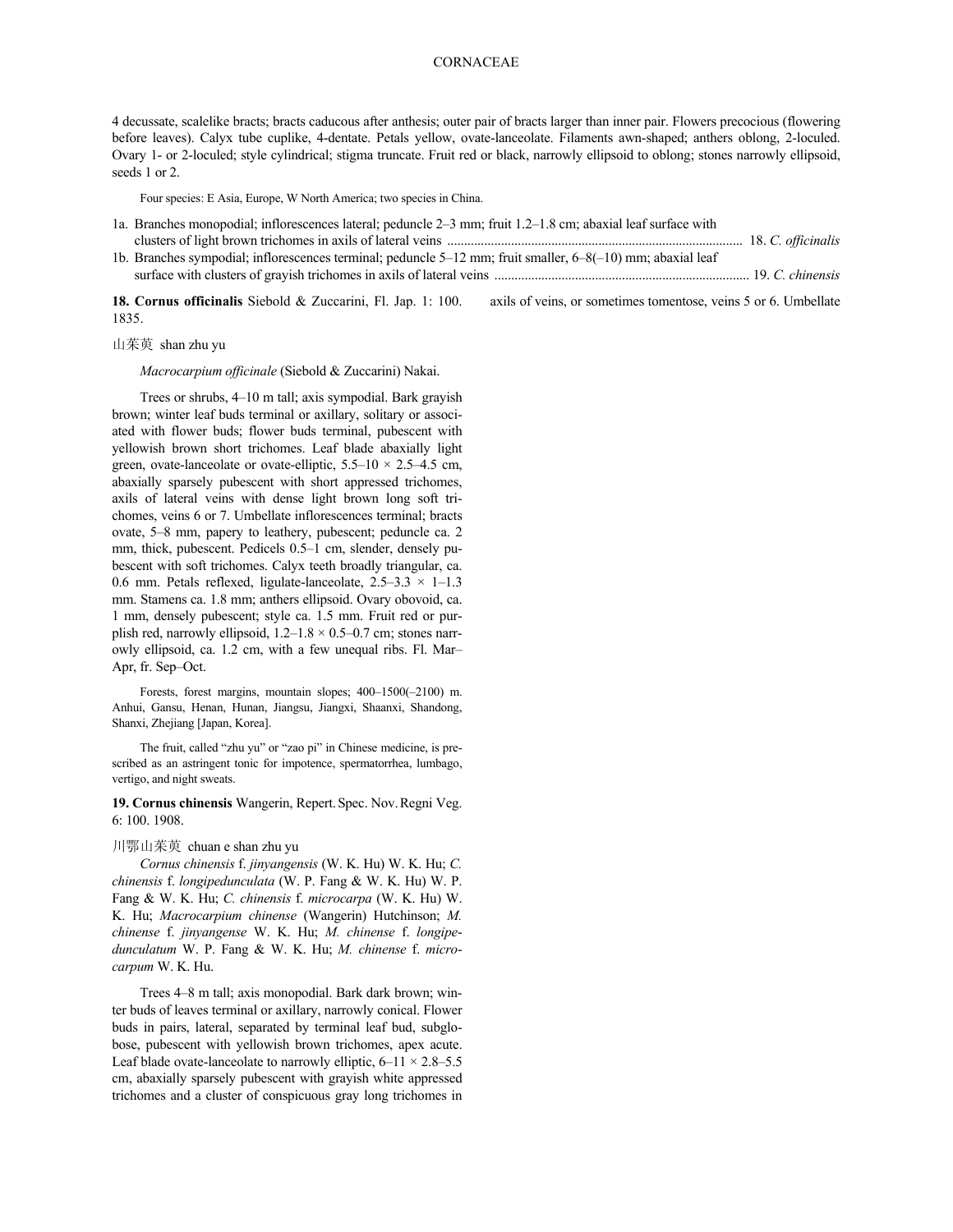inflorescences lateral; bracts broadly ovate to elliptic, 6.5–7 mm, papery to leathery, both surfaces pubescent with appressed trichomes; peduncle purplish brown,  $5-12$  mm,  $\pm$  pubescent. Pedicels 8–9 mm, slender, pubescent with long, yellow trichomes. Calyx triangular-lanceolate, ca. 0.7 mm. Petals lanceolate, ca. 4 mm. Stamens ca. 1.6 mm; anthers subglobose. Ovary campanulate, ca. 1 mm, pubescent with short gray trichomes; style 1–1.4 mm, glabrous. Fruit red or black (when ripe), oblong,  $6-8(-10) \times 3.4-4$  mm; stones narrowly ellipsoid, ca. 7.5 mm, with few ribs. Fl. Apr, fr. Sep.

● Dense forests, mixed forest margins, slopes; 700–2500(–3500) m. Gansu, Guangdong, Guizhou, Henan, Hubei, Shaanxi, Sichuan, Xizang, Yunnan, Zhejiang [?Myanmar].

The fruit is used medicinally to treat the same ailments as is *Cornus officinalis*.

**5. Cornus** subg. **Syncarpea** (Nakai) Q. Y. Xiang, Acta Phytotax. Sin. 25: 128. 1987.

四照花亚属 si zhao hua ya shu

# *Benthamia* subg. *Syncarpea* Nakai, Bot. Mag. (Tokyo) 23: 41. 1909.

Shrubs or small trees, evergreen or deciduous. Flower buds terminal, globose to ovoid, exposed or with scales; leaf buds axillary or terminal, with scales or exposed. Leaves opposite, petiolate; leaf blade ovate, elliptic, or oblong-lanceolate, leathery or subleathery to papery. Inflorescences cymes, terminal; bracts 4, white or light yellowish. Calyx tubular, slightly to conspicuously 4-lobed. Petals white or yellowish. Filaments slender; anthers yellow, brown, or bluish black, ellipsoid, rarely ovoid-ellipsoid. Ovary 2 loculed; style cylindrical, often ridged and pubescent; stigma truncate to capitate. Fruit of adjacent flowers fused into a compound, multiple stoned berry, reddish orange or red, globose or subglobose; stones asymmetric, seed 1.

Five species: from the Himalayas to E Asia; five species (two endemic) in China.

Species delimitation within this subgenus is controversial. Over 15 new taxa have been published since the 1950s. This treatment follows Xiang (Bull. Bot. Res., Harbin 7(2): 33–52. 1987), who recognized 13 subspecies among four species, i.e., *Cornus capitata, C. hongkongensis, C. kousa,* and *C. multinervosa*. However, a preliminary allozyme investigation by Dudley and Santamour (Phytologia 77: 425–430. 1995) suggested that *C. capitata* subsp. *capitata* is quite divergent from *C. capitata* subsp. *angustata*. Thus, in the present treatment, we recognize *C. elliptica* as a species separate from *C. capitata*. Further studies are needed to test the various species delimitations in the group.

The wood of members of this subgenus is hard and is used for making tools. The edible, sweet fruit is sold in village markets and is used for making wine. The trees are excellent garden ornamentals because of their showy bracts.

- 1a. Deciduous tree; leaves papery; inflorescence buds completely covered by two pairs of decussate, pubescent scales; buds mixed.
- 2a. Leaf veins 3 or 4(or 5), curved inward, extending upward, lower ones not reaching apex; base of peduncle often conspicuously ringlike thickened; anthers light yellow or dark blue; stone of fruit light yellow, without red spots ..................................................................................................................................................................... 23. *C. kousa* 2b. Leaf veins 5 or 6(or 7), curved inward, extending nearly to apex; base of peduncle not conspicuously thickened; anthers dark blue; stone of fruit with scattered red spots ............................................................ 24. *C. multinervosa* 1b. Evergreen tree; leaves subleathery, leathery, or thickly leathery; inflorescence buds exposed in winter. 3a. Leaves abaxially yellowish or pale green, glabrous or  $\pm$  pubescent with brown trichomes, smooth to touch; trichomes fine, appressed, deciduous, leaving brown dots on leaf surface after falling ................. 22. *C. hongkongensis* 3b. Mature leaves abaxially grayish, typically pubescent with short, light gray or white trichomes, rough to touch, rarely smooth or tomentose; trichomes appressed, persistent, rarely deciduous. 4a. Peduncles thick, 2–3(–5) cm; infructescences compressed globose .............................................................. 21. *C. capitata* 4b. Peduncles slender, 5–8(–10) cm; infructescences globose ............................................................................ 20. *C. elliptica*

**20. Cornus elliptica** (Pojarkova) Q. Y. Xiang & Boufford, **comb. nov.**

#### 尖叶四照花 jian ye si zhao hua

Basionym: *Cynoxylon ellipticum* Pojarkova, Bot. Mater. Gerb. Bot. Inst. Komarova Akad. Nauk SSSR 12: 188. 1950 [*"elliptica"*]; *Benthamidia capitata* (Wallich) H. Hara var. *mollis* (Rehder) H. Hara; *B. japonica* (Siebold & Zuccarini) H. Hara var. *angustata* (Chun) H. Hara; *Cornus angustata* (Chun) T. R. Dudley; *C. capitata* Wallich subsp. *angustata* (Chun) Q. Y. Xiang; *C. capitata* var. *angustata* (Chun) W. P. Fang; *C. capitata* var. *hypoleuca* H. Léveillé; *C. capitata* var. *mollis* Rehder; *C. kousa* F. Buerger ex Hance var. *angustata* Chun; *Dendrobenthamia angustata* (Chun) W. P. Fang; *D. angustata* var. *mollis* (Rehder) W. P. Fang; *D. angustata* var. *wuyishanensis* (W. P. Fang & Y. T. Hsieh) W. P. Fang & W. K. Hu; *D.* *hupehensis* W. P. Fang; *D. longipedunculata* S. S. Chang & X. Chen; *D. wuyishanica* W. P. Fang & Y. T. Hsieh.

Trees or shrubs, evergreen, 4–12 m tall. Bark gray or grayish brown; young branches grayish green, typically pubescent with white appressed trichomes, rarely tomentose; old branches grayish brown, nearly glabrous. Flower buds globose, exposed, subtended by 4 small green bracts. Leaf buds subtending flower buds, covered by small triangular to lanceolate scales. Leaf blade grayish green on both surfaces, oblong-elliptic or obovate-elliptic to lanceolate,  $7-9(-12) \times 2-4(-5)$  cm, thinly to thickly leathery, densely pubescent with white appressed trichomes, scabrous, rarely tomentose, axils of veins sometimes with aggregated white raised soft trichomes, veins 3 or 4, base cuneate to broadly cuneate, apex acuminate-caudate. Cymes globose, 0.8–1.2 cm in diam., 55–80(–95)-flowered;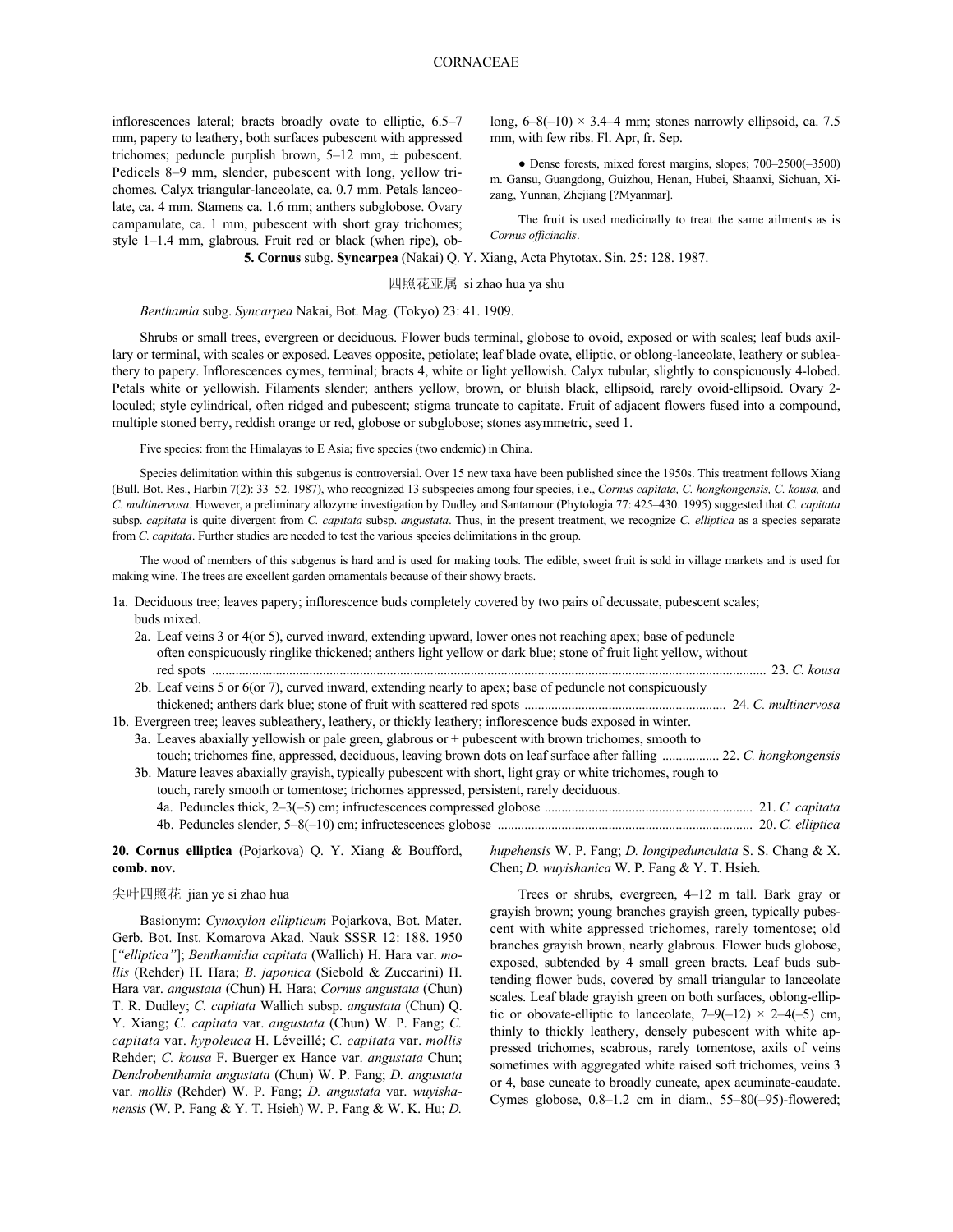bracts yellowish, turning white, narrowly ovate to obovate, 2.5–  $5 \times 0.9$ –2.2 cm. Calyx tube 0.7–1 mm, truncate to slightly 4lobed. Petals ovate, ca.  $2.8 \times 1.5$  mm. Style cylindrical, ca. 1.5 mm, densely pubescent with white trichomes. Infructescence globose, 1.5–2.5 cm in diam., pubescent with white appressed trichomes, red at maturity; peduncle 5.5–10 cm, slender. Fl. Jun–Jul, fr. Oct–Nov.

● Forests, slopes, streamsides; 300–2200 m. Fujian, Guangdong, Guangxi, Guizhou, Hubei, Hunan, Jiangxi, Sichuan.

The young branches, leaves abaxially, and bracts are all pubescent with white, appressed, fine trichomes. The sweet, ripe fruit is edible.

*Cornus angustata* (Chun) T. R. Dudley (Phytologia 77: 428. 1995) was based on *C. kousa* var. *angustata* Chun (Sunyatsenia 1: 285. 1934), not on the earliest available name at the rank of species, *Cynoxylon ellipticum* Pojarkova.

**21. Cornus capitata** Wallich in Roxburgh, Fl. Ind. 1: 434. 1820.

### 头状四照花 tou zhuang si zhao hua

*Benthamia capitata* (Wallich) Nakai; *B. fragifera* Lindley; *Benthamidia capitata* (Wallich) H. Hara; *Cornus capitata* subsp. *brevipedunculata* (W. P. Fang & Y. T. Hsieh) Q. Y. Xiang; *C. capitata* subsp. *emeiensis* (W. P. Fang & Y. T. Hsieh) Q. Y. Xiang; *Cynoxylon capitatum* (Wallich) Nakai; *C. glabriusculum* Pojarkova; *C. yunnanense* Pojarkova; *Dendrobenthamia capitata* (Wallich ex Roxburgh) Hutchinson; *D. capitata* var. *emeiensis* (W. P. Fang & Y. T. Hsieh) W. P. Fang & W. K. Hu; *D. emeiensis* W. P. Fang & Y. T. Hsieh; *D. tonkinensis* W. P. Fang var. *brevipedunculata* (W. P. Fang & Y. T. Hsieh) W. P. Fang & W. K. Hu.

Trees or shrubs, evergreen, 3–15(–20) m tall. Bark brown or blackish gray; young branches grayish green, pubescent with white appressed trichomes; old branches grayish brown, nearly glabrous. Flower buds globose, exposed, subtended by four small green, linear-lanceolate bracts; leaf buds exposed. Leaf blade grayish green on both surfaces, narrowly elliptic or oblong-lanceolate,  $5-12 \times 2-3.5(-4)$  cm, thinly leathery to leathery, abaxially densely pubescent with thick white appressed trichomes, scabrous, axils of veins often pitted or rarely with a cluster of trichomes, veins 3 or 4, base cuneate to broadly cuneate, apex acuminate to shortly caudate. Cymes globose, ca. 1.2 cm in diam., 50–100-flowered; bracts white, obovate or broadly obovate, rarely orbicular,  $3.5-6.2 \times 1.5-5$  cm. Calyx tube ca. 1.2 mm, hardly lobed to conspicuously 4-lobed; lobes rounded. Petals oblong, 3–4 mm. Styles cylindrical, ca. 1.5 mm, densely pubescent with white trichomes. Infructescences compressed or subglobose, 1.5–2.5 cm in diam., pubescent with small white trichomes, purple red at maturity; peduncle (1.5–) 4–5(–8) cm, stout. Fl. May–Jul, fr. Sep–Nov.

Evergreen and mixed forests; 1000–3200 m. Guizhou, Sichuan, Xizang, Yunnan [Bhutan, India, Myanmar, Nepal].

The ripe, sweet fruit is edible, the bark is used medicinally, and the branches and leaves are used for tannin.

At the eastern edge of its range in W Guizhou, *Cornus capitata* comes into contact with *C. elliptica* and the distinction between the two is somewhat obscured. Intermediates with leaves like *C. elliptica* but infructescences like *C. capitata,* or *vice versa,* are found. Additionally, there are some sparsely pubescent individuals with fine, white trichomes and leaves smooth to the touch abaxially (unlike either *C. capitata* or *C. elliptica,* both of which are densely pubescent with coarse trichomes and scabrous) and compressed globose infructescences (like *C. capitata*) borne on slender peduncles (like *C. elliptica*). These plants may represent hybrids between the two species in their region of contact, or incomplete infraspecific differentiation. The two taxa are distinguished primarily by the peduncle (stout vs. slender) and shape of the infructescence (compressed globose vs. globose) and whether the axils of the veins are pitted or not. However, as discussed above, a comparison of allozymes from a few specimens of the two taxa showed significantly different profiles. Additional molecular analyses should help to clarify the origin of this variation.

#### **22. Cornus hongkongensis** Hemsley, J. Linn. Soc., Bot. 23: 345. 1888.

#### 香港四照花 xiang gang si zhao hua

Trees or shrubs, evergreen, 3–15(–25) m tall. Bark gray, dark gray, or blackish brown, smooth; young branches green or purplish green, sparsely pubescent with brown appressed trichomes or rarely densely pubescent with brown trichomes or glabrous; old branches light gray, grayish green, or grayish brown, with lenticels or not. Winter flower buds globose to conical, exposed, subtended by four green bracts, bracts eventually expanded and petaloid; leaf buds subtending flower buds, with small triangular to lanceolate scales. Leaf blade elliptic, oblongelliptic, or obovate-oblong,  $6.2-13(-16) \times 2.5-6.3(-7.5)$  cm, thinly to thickly leathery, abaxially light green or powder green, glabrous or sparsely pubescent with white or brown and white trichomes when young, often glabrous in age except sometimes pubescent in axils of veins, veins 3 or 4(or 5), base cuneate or broadly cuneate to rounded, apex shortly acuminate to caudate. Capitate cymes globose, 0.7–1.3(–2) cm in diam., 40–70-flowered; bracts yellowish or white, broadly elliptic, broadly ovate, or orbicular to obovate,  $1.6-4 \times 1.3-2(-4.2)$  cm, sparsely pubescent or glabrous. Calyx tube 0.7–1.3 mm, shallowly 4-lobed, rarely 5-lobed; lobes truncate to rounded. Petals elliptic, oblong-elliptic, ovate-elliptic, or ovate-lanceolate to ovate, 1.5–4.2  $\times$  0.8–1.1 mm, sometimes slightly united at base. Style cylindrical, 0.5–1.5 mm, sparsely pubescent with white trichomes or glabrous. Compound fruit red or yellowish red at maturity, globose, 1.5–2.5 cm in diam., nearly glabrous or slightly pubescent with fine white trichomes; peduncle  $4-8(-10)$  cm. Fl. Apr–Jun, fr. Oct–Dec.

Forests, valleys, slopes, streamsides, roadsides; 200–2500 m. Fujian, Guangdong, Guangxi, Guizhou, Hunan, Jiangxi, Sichuan, Yunnan, Zhejiang [Laos, Vietnam].

*Cornus hongkongensis* is highly variable in vegetative morphology and was divided into several species on the basis of minor differences, such as pubescence and the shape and size of various parts. The variation overlaps, but is also more or less associated with geographic distribution. To recognize this pattern, Xiang (Bull. Bot. Res., Harbin 7(2): 33–52. 1987) recognized six subspecies within *C. hongkongensis,* which we follow here. This treatment needs to be reevaluated with further data from both the field and laboratory.

1a. Leaf blade obovate,  $8.5-16 \times 3.8-7.5$ cm, thickly leathery; inflorescences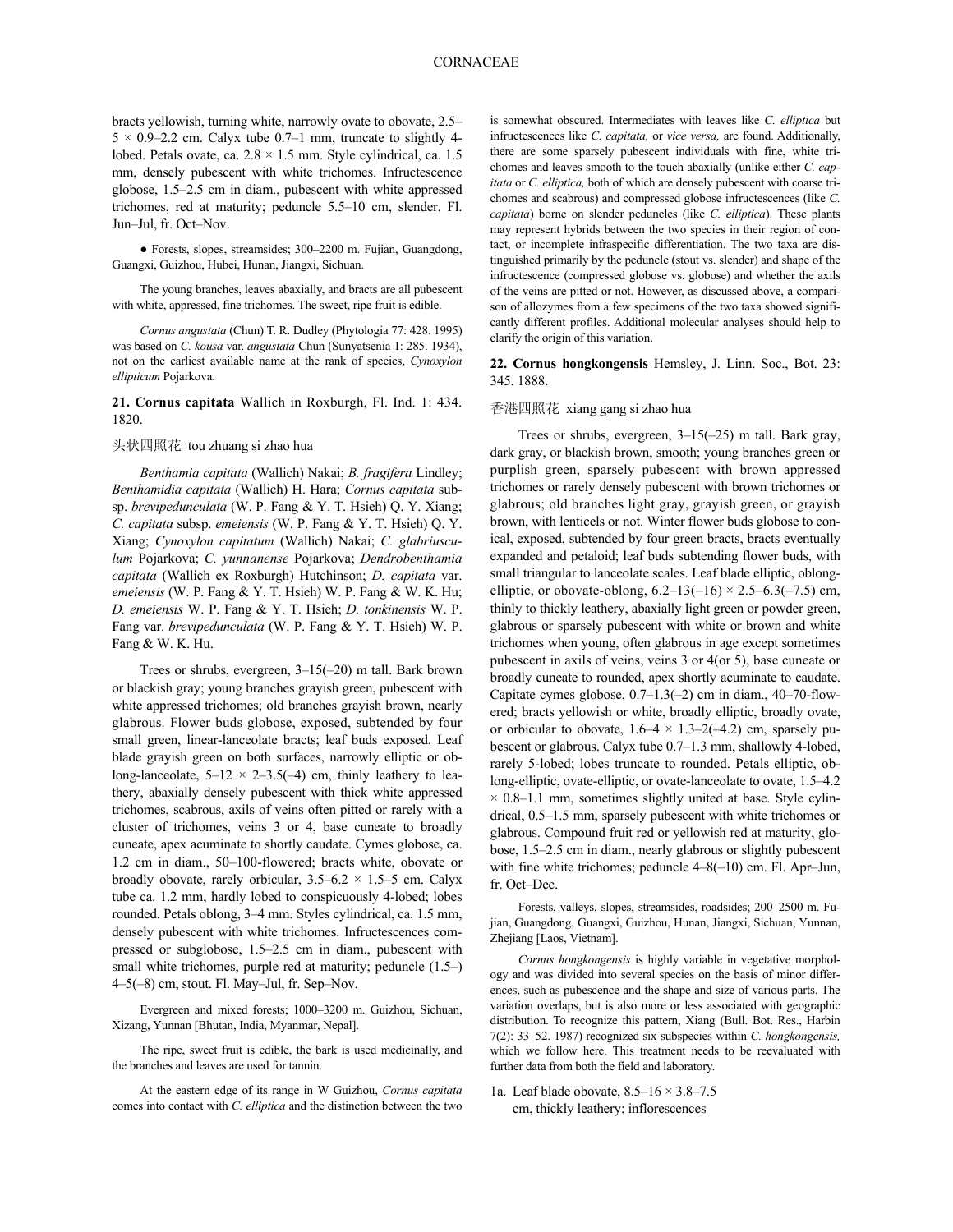(excluding bracts) 15–20 mm in diam.; bracts broadly obovate or orbicular, 4–5 × 3–4.2 cm .................................... 22e. subsp. *gigantea* 1b. Leaf blade ovate to narrowly elliptic,  $5.5-10(-13.5) \times 2.7-5.8(-6.3)$  cm; inflorescences (excluding bracts) 7–13 mm in diam.; bracts smaller, variously shaped. 2a. Outer surface of petals glabrous or nearly so; style glabrous ....... 22b. subsp. *tonkinensis* 2b. Outer surface of petals pubescent with short appressed fine trichomes; style pubescent with white trichomes. 3a. Lateral leaf veins, particularly secondary lateral veins, inconspicuous .... 22d. subsp. *elegans* 3b. Lateral leaf veins conspicuous, secondary lateral veins conspicuous. 4a. Abaxial surface of leaves and veins densely pubescent with reddish brown, coarse trichomes ....................... 22f. subsp. *ferruginea* 4b. Abaxial surface of leaves sparsely pubescent with brown or brown and white thin trichomes; veins glabrous or nearly so. 5a. Leaves subleathery, axils of abaxial leaf veins often with a cluster of Y-shaped soft trichomes, abaxial surface of leaves glabrous or rarely pubescent with brown trichomes ........... 22c. subsp. *melanotricha* 5b. Leaves leathery or thickly leathery, axils of abaxial leaf veins without Y-shaped trichomes, abaxial surface of leaves sparsely pubescent with brown and white appressed trichomes when young, often glabrous with conspicuous brown hair

#### **22a. Cornus hongkongensis** subsp. **hongkongensis**

scars (brown spots)

in age ............... 22a. subsp. *hongkongensis*

香港四照花(原亚种) xiang gang si zhao hua (yuan ya zhong) *Benthamia japonica* Siebold & Zuccarini var. *sinensis* Bentham, Hooker's J. Bot. Kew Gard. Misc. 4: 165. 1852; *Benthamia hongkongensis* (Hemsley) Nakai; *Benthamidia hongkongensis* (Hemsley) H. Hara; *B. sinensis* (Nakai) T. Yamazaki; *Cynoxylon hongkongense* (Hemsley) Nakai; *Dendrobenthamia hongkongensis* (Hemsley) Hutchinson; *D. latibracteata* W. P. Fang & Y. T. Hsieh; *D. xanthocarpa* C. Y. Wu.

Trees or shrubs, evergreen, 5–15(–25) m tall. Bark deep gray or deep brown; old branches gray or brown, glabrous, with conspicuous lenticels. Leaf blade elliptic to narrowly elliptic, rarely obovate-elliptic,  $6-13 \times 2.8-6.3$  cm, leathery, pubescent on both surfaces when young with white and brown soft appressed trichomes, gradually glabrous and with scattered brown spots (hair scars) in age, veins 2 or 3(or 4). Inflorescences ca. 1 cm in diam., 50–70-flowered; bracts white, broadly elliptic to broadly elliptic-obovate,  $2.8-4.1 \times 1.7-3.5$  cm, both surfaces nearly glabrous; peduncle 3.5–10 cm, pubescent with brown appressed trichomes. Flowers fragrant. Calyx tubular, 0.7–0.9 mm, with brown trichomes at base, pubescent. Petals light yellow, oblong-elliptic,  $2.2-2.4 \times 1-1.2$  mm. Filaments 1.9-2.1 mm, slightly pubescent; anthers dark brown, ellipsoid. Style ca. 1 mm, pubescent with white trichomes. Compound fruit yellow or red at maturity, ca. 2.5 cm in diam., with thin white trichomes, peduncle 3.5–10 cm. Fl. May–Jun, fr. Nov–Dec.

Evergreen broad-leaved forests; 600–1800 m.Guangdong, Guangxi, Guizhou, Hunan [Laos, Vietnam].

The wood is used for construction; the fruit is edible and used for making wine.

*Dendrobenthamia xanthocarpa* was based on a specimen from Yunnan with yellow infructescences. Other features are indistinguishable from *Cornus hongkongensis*. Red-fruited and yellow-fruited plants of *C. hongkongensis* grow side-by-side in Huping, Guangxi, with the red-fruited plants in more open areas and the yellow-fruited ones in shaded places. *Dendrobenthamia xanthocarpa* is likely another example of such variation in *C. hongkongensis* in Yunnan. The yellow-fruited plants are probably rare because the species often grows in open places in forests or at forest margins where there is abundant light.

**22b. Cornus hongkongensis** subsp. **tonkinensis** (W. P. Fang) Q. Y. Xiang, Bull. Bot. Res., Harbin 7(2): 42. 1987.

#### 东京四照花 dong jing si zhao hua

*Dendrobenthamia tonkinensis* W. P. Fang, Acta Phytotax. Sin. 2: 103. 1953; *Cornus tonkinensis* (W. P. Fang) Tardieu; *D. brevipedunculata* W. P. Fang & Y. T. Hsieh; *D. qianxinanica* S. S. Chang & X. Chen.

Trees or shrubs, evergreen, 4–15 m tall. Bark dark gray; old branches gray, often with lenticels. Leaf blade oblong-ovate or narrowly elliptic,  $4.5-11(-13) \times 1.7-5.3(-6)$  cm, leathery, nearly glabrous, veins 3(or 4). Inflorescences ca. 8 mm in diam., 40–50-flowered; bracts white, broadly elliptic to broadly ovate,  $1.6-1.8 \times 1.3-1.5$  cm, both surfaces slightly pubescent. Calyx nearly glabrous. Petals ca.  $2.2 \times 0.8-1$  mm, glabrous; filaments glabrous; anthers broadly ellipsoid, ca. 0.7 mm. Style ca. 0.5 mm, thick, glabrous. Compound fruit red at maturity, 1.5–2 cm in diam., peduncle (2–)4–7.5 cm. Fl. Jun(–Oct), fr. Dec(–May).

Evergreen broad-leaved forests; 1100–2500 m. SW Guangxi, S Yunnan [N Vietnam].

Some specimens from SW Guizhou have very short (2–4 cm) pedunclesthat are conspicuously enlarged in the upper part.These specimens have been identified as *Dendrobenthamia brevipedunculata*. However, the type gathering of this name (collected from the same geographic region) does not show this enlargement of the peduncles. Some specimens from this region and adjacent areas of Guangxi were colected in October and May with both flowers and fruits.

**22c. Cornus hongkongensis** subsp. **melanotricha** (Pojarkova) Q. Y. Xiang, Bull. Bot. Res., Harbin 7(2): 42. 1987.

黑毛四照花 hei mao si zhao hua

*Cynoxylon melanotrichum* Pojarkova, Bot. Mater. Gerb.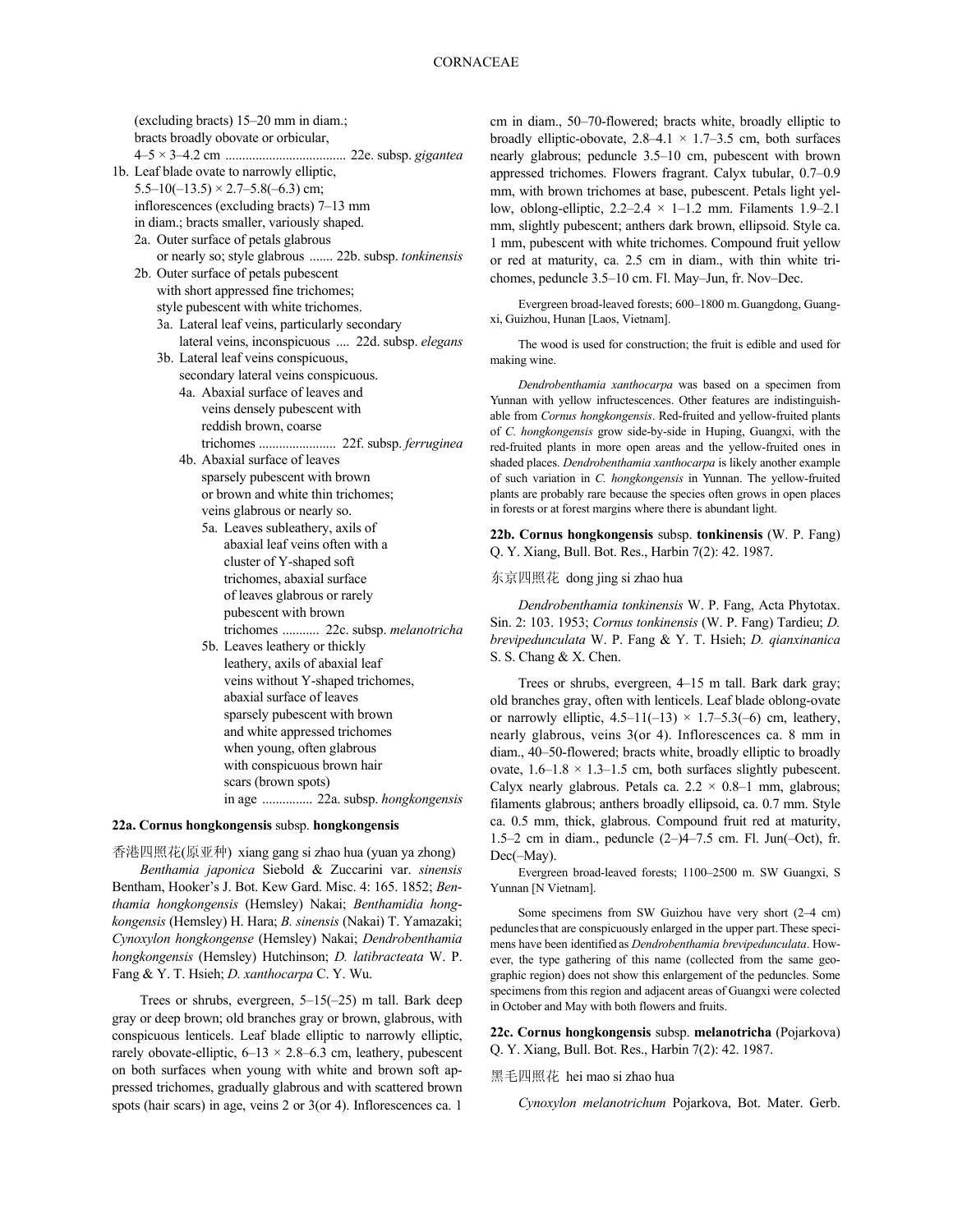Bot. Inst. Komarova Akad. Nauk SSSR 12: 191. 1950 [*"melanotricha"*]; *Cornus hongkongensis* var. *jinyunensis* (W. P. Fang & W. K. Hu) Q. Y. Xiang; *Dendrobenthamia ferruginea* (C. Y. Wu) W. P. Fang var. *jinyunensis* (W. P. Fang & W. K. Hu) W. P. Fang & W. K. Hu; *D. gigantea* (Handel-Mazzetti) W. P. Fang var. *caudata* W. P. Fang & W. K. Hu; *D. jinyunensis* W. P. Fang & W. K. Hu; *D. melanotricha* (Pojarkova) W. P. Fang.

Trees or shrubs, evergreen, 3–12 m tall. Bark dark gray or dark brown; old branches grayish brown, glabrous, often without lenticels. Leaf blade elliptic to narrowly elliptic,  $6-10 \times$ 2.7–5 cm, subleathery or leathery, abaxially when young sparsely pubescent with white or brown short appressed trichomes, often glabrous in age, axils of veins with clusters of dark brown Y-shaped long trichomes, veins 3(or 4), conspicuous. Inflorescences greenish yellow, ca. 1 cm in diam., ca. 40 flowered; bracts at first yellowish green, later creamy white, broadly elliptic or broadly obovate,  $2-4 \times 1-3.5$  cm, glabrous. Calyx tube ca. 0.9 mm, with brown trichomes at base. Petals narrowly elliptic or narrowly ovate,  $2.8-3 \times$  ca. 1 mm, outside sparsely pubescent. Filaments ca. 2.2 mm, glabrous; anthers brown, ovoid-ellipsoid, ca. 1 mm. Style ca. 1.3 mm, pubescent with white trichomes. Compound fruit red at maturity, 2–2.5 cm in diam., peduncle 3.7–9.5 cm. Fl. May–Jun, fr. Oct–Nov.

● Evergreen broad-leaved forests; 400–1800 m. Guizhou, Hunan, Sichuan, Yunnan.

The hard wood is used for making farming tools.

**22d. Cornus hongkongensis** subsp. **elegans** (W. P. Fang & Y. T. Hsieh) Q. Y. Xiang, Bull. Bot. Res., Harbin 7(2): 43. 1987.

#### 秀丽四照花 xiu li si zhao hua

*Dendrobenthamia elegans* W. P. Fang & Y. T. Hsieh, J. Sichuan Univ., Nat. Sci. Ed. 1980(3): 162. 1980; *D. elegans* var. *rotundifolia* (W. P. Fang & Y. T. Hsieh) W. P. Fang & W. K. Hu; *D. rotundifolia* W. P. Fang & Y. T. Hsieh.

Shrubs or small trees, evergreen, 3–8(–15) m tall. Bark grayish or grayish brown; old branches gray or grayish brown, glabrous. Leaf blade elliptic to oblong-elliptic,  $5.5-8.2 \times 2.5-$ 3.5 cm, leathery, abaxially glabrous, sometimes pitted in axils of veins, veins 3 or 4, secondary lateral veins inconspicuous. Inflorescences ca. 8 mm in diam., 45–55-flowered; bracts obovate-elliptic,  $3.5-4 \times 1.8-2.5$  cm, sparsely pubescent with brownish appressed fine trichomes. Calyx tube 0.7–0.9 mm, outside pubescent, with a whorl of reddish brown long trichomes at base. Petals ovate-elliptic,  $2-2.5 \times 0.8-1$  mm, outside sparsely pubescent. Filaments 1.8–2 mm; anthers ellipsoid, ca. 0.6 mm. Style 0.7–0.9 mm, pubescent with short white trichomes. Compound fruit red at maturity, 1.5–2 cm in diam., peduncle 4.5–9 cm. Fl. May–Jun, fr. Nov.

● Forests, streamsides; 200–1200 m. Fujian, Jiangxi, Zhejiang.

**22e. Cornus hongkongensis** subsp. **gigantea** (Handel-Mazzetti) Q. Y. Xiang, Bull. Bot. Res., Harbin 7(2): 43. 1987.

#### 大型四照花 da xing si zhao hua

*Cornus hongkongensis* var. *gigantea* Handel-Mazzetti,

Symb. Sin. 7: 690. 1933; *Benthamidia hongkongensis* (Hemsley) H. Hara var. *gigantea* (Handel-Mazzetti) H. Hara; *C. gigantea* (Handel-Mazzetti) Tardieu; *Dendrobenthamia gigantea* (Handel-Mazzetti) W. P. Fang; *D. gigantea* var. *caudata* W. P. Fang & W. K. Hu; *D. pachyphylla* W. P. Fang & W. K. Hu.

Shrubs or small trees, evergreen, 2–6 m tall. Old branches gray or grayish green. Leaf blade obovate, rarely broadly elliptic,  $8.5-16 \times 3.8-7.5$  cm, leathery to thickly leathery, abaxially sparsely pubescent with appressed short trichomes when young, glabrous in age, axils of veins without or rarely with clusters of dark brown trichomes, veins often 4, conspicuous, apex caudate-acuminate. Inflorescences 1.4–2 cm in diam., ca. 60-flowered; bracts yellowish or white, broadly obovate or nearly orbicular, ca.  $4 \times 3-4.2$  cm, nearly glabrous. Calyx tube ca. 1.3 mm, often shallowly 4-lobed, rarely 5-lobed, outside pubescent. Petals ovate-lanceolate, ca.  $4.2 \times 1.1$  mm, outside sparsely pubescent. Filaments ca. 4 mm; anthers ovoid-ellipsoid, ca. 1.2 mm. Style ca. 1.5 mm, pubescent with white trichomes. Compound fruit yellowish red at maturity, ca. 2.5 cm in diam.; peduncle 8–9.5 cm. Fl. Apr–May, fr. unknown.

Evergreen broad-leaved forests, sparse forests, valleys; 700–1700 m. W Guizhou, S Sichuan, NE Yunnan [N Vietnam].

**22f. Cornus hongkongensis** subsp. **ferruginea** (Y. C. Wu) Q. Y. Xiang, Bull. Bot. Res., Harbin 7(2): 44. 1987.

#### 褐毛四照花 he mao si zhao hua

*Cornus ferruginea* Y. C. Wu, Bot. Jahrb. Syst. 71: 199. 1940; *Benthamidia ferruginea* (Y. C. Wu) H. Hara; *Cynoxylon ferrugineum* (Y. C. Wu) Pojarkova; *Dendrobenthamia ferruginea* (Y. C. Wu) W. P. Fang; *D. ferruginea* var. *jiangxiensis* W. P. Fang & Y. T. Hsieh.

Shrubs or small trees, evergreen, 5–12(–20) m tall. Bark gray, rough. Young branches densely pubescent with brown trichomes; old branches dark grayish green. Leaf blade narrowly elliptic to broadly elliptic,  $8-14 \times 3.5-6$  cm, subleathery to papery, abaxially powder green (or pale green), pubescent with thick brown or reddish trichomes, later gradually glabrous, veins 4(or 5), conspicuous, with long brown trichomes. Inflorescences ca. 1.1 cm in diam., flowers 60–70; bracts yellowish white, broadly obovate-elliptic,  $4-4.5 \times 2.5-3$  cm, sparsely pubescent with thin appressed trichomes. Calyx tube ca. 1.2 mm, often shallowly 4-lobed, outside pubescent with white and brown trichomes. Petals narrowly elliptic, ca. 2.5 mm, outside sparsely pubescent. Filaments ca. 1.7 mm; anthers yellow, ellipsoid, ca. 0.8 mm. Style ca. 1.5 mm, pubescent with white trichomes. Compound fruit red or greenish at maturity, 3–1.8 cm in diam.; peduncle 8–9.5 cm. Fl. Jun, fr. Oct–Dec.

● Forests, valleys, slopes, roadsides; 200–1100 m. Guangdong, Guangxi, Guizhou, ?Hunan, Jiangxi.

The fruit is edible and sweet.

**23. Cornus kousa** F. Buerger ex Hance subsp. **chinensis** (Osborn) Q. Y. Xiang, Bull. Bot. Res., Harbin 7(2): 46. 1987.

#### 四照花 si zhao hua

*Cornus kousa* var. *chinensis* Osborn, Gard. Chron., ser. 3,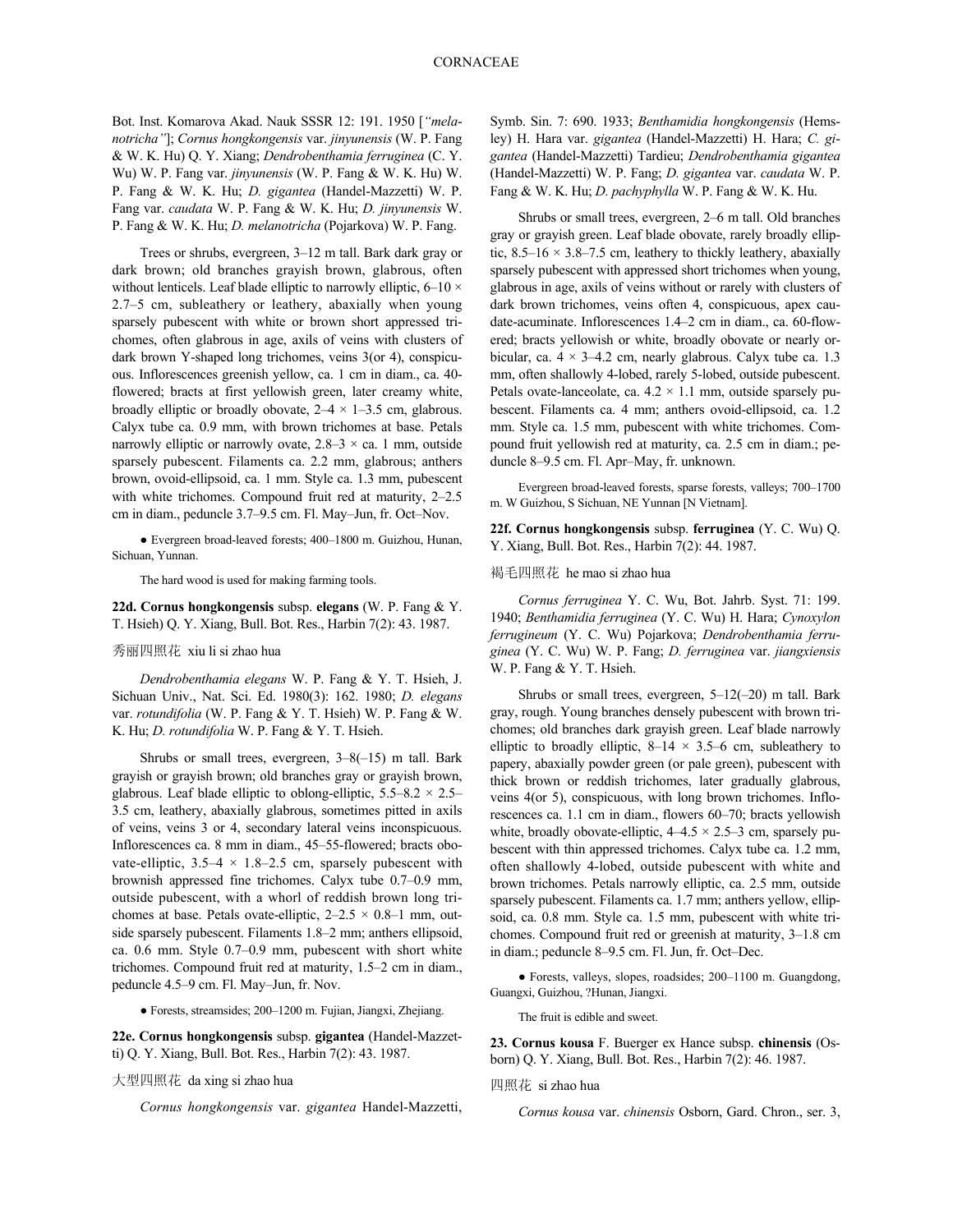72: 310. 1922; *Benthamidia japonica* (Siebold & Zuccarini) H. Hara var. *chinensis* (Osborn) H. Hara; *B. sinensis* (Nakai) T. Yamazaki; *C. kousa* var. *leucotricha* (W. P. Fang & Y. T. Hsieh) Q. Y. Xiang; *Cynoxylon pseudokousa* Pojarkova; *C. sinense* Nakai; *Dendrobenthamia japonica* (Siebold & Zuccarini) W. P. Fang var. *chinensis* (Osborn) W. P. Fang; *D. japonica* var. *huaxiensis* W. P. Fang & W. K. Hu; *D. japonica* var. *leucotricha* W. P. Fang & Y. T. Hsieh.

Trees or shrubs, deciduous, 3–10 m tall. Bark grayish brown, smooth; current year's branches pubescent with soft white trichomes; second year branches reddish brown, glabrescent or subglabrous, with rounded lenticels. Winter buds mixed, globose, completely covered by 2 pairs of scales. Leaf blade adaxially green, abaxially powder green, narrowly to broadly elliptic, narrowly to broadly ovate,  $4-11 \times 3.6-5$  cm, papery to thickly papery, abaxially often densely papillate and pubescent with appressed trichomes, rarely with long soft white trichomes, trichomes gradually deciduous, axils of veins often with a cluster of white or brown soft long trichomes, veins 4 or 5 pairs, base abruptly acute to rounded, apex abruptly acuminate. Bracts white or rarely pink, narrowly to broadly elliptic to narrowly to broadly ovate, 3–6 cm, glabrous or minutely pubescent, apex acuminate. Capitate cymes globose, 0.7–1 cm in diam., 20–40 flowered; peduncle 3.5–7.5 cm; often with a conspicuously thickened ring at base. Calyx with a ring of short brown or white trichomes; tube ca. 1 mm; lobes pubescent on both surfaces, apex truncate to rounded. Petals greenish or yellowish. Anthers yellow or sometimes dark blue or blackish. Style cylindrical, ca. 1.5 mm, densely pubescent with thick white trichomes. Compound fruit red at maturity, globose, 1–1.5 cm in diam., minutely white strigillose; peduncle 6–11 cm. Fl. May– Jul, fr. Sep–Oct.

● Mixed woods, valleys, shaded slopes, streamsides, roadsides; 400–2200 m. Anhui, Fujian, Gansu, Guizhou, Henan, Hubei, Hunan, Jiangsu, Jiangxi, Nei Mongol, Shaanxi, Shanxi, Sichuan, Taiwan, ?Yunnan, Zhejiang.

The edible, sweet fruit is sometimes used for making wine.

*Cornus kousa* subsp. *kousa,* from Japan and Korea, has thinly papery leaves with the abaxial surface light green, the base of the peduncle not conspicuously expanded, and smooth branches with lines (cracks) of elongate lenticels; in subsp. *chinensis* the leaves are thickly papery with the abaxial surface powder green and sometimes with curly white trichomes, the base of the peduncle is conspicuously expanded into a ring, and the branches often have dense, rounded lenticels.

**24. Cornus multinervosa** (Pojarkova) Q. Y. Xiang, Bull. Bot. Res., Harbin 7(2): 47. 1987.

#### 多脉四照花 duo mai si zhao hua

*Cynoxylon multinervosum* Pojarkova, Bot. Mater. Gerb. Bot. Inst. Komarova Akad. Nauk SSSR 12: 194. 1950 [*"multinervosa"*]; *Dendrobenthamia multinervosa* (Pojarkova) W. P. Fang.

Trees deciduous, 4–8(–15) m tall. Bark blackish brown; young branches green or purplish green, sparsely pubescent with white appressed trichomes; old branches grayish purple or grayish brown, glabrous, with white elliptic lenticels; winter buds mixed, globose, completely covered by two pairs of scales. Leaf blade narrowly elliptic or ovate-elliptic,  $6-13 \times 3-6$ cm, papery, abaxially light green, pubescent with white appressed trichomes, scabrous, trichomes later often deciduous, veins (5 or)6(or 7), nearly extending to apex, base cuneate, occasionally oblique, margin entire or rarely inconspicuously undulate, apex acuminate. Capitate cymes globose, ca. 1 cm in diam., 30–45-flowered; bracts white or yellow, ovate or elliptic. Calyx tube ca. 0.8 mm, 4-lobed; lobes toothlike or rounded, inside pubescent with white or brown appressed trichomes. Petals narrowly elliptic, ca.  $2.5 \times 1$  mm. Anthers blackish brown, ellipsoid. Style cylindrical, proximally densely pubescent with white trichomes. Compound fruit red at maturity, globose, 1.2– 1.6 cm in diam.; peduncle 7–10 cm, usually without a thickened ring at base. Fl. May–Jun, fr. Oct–Nov.

● Mixed woods; 900–2700 m. Sichuan, Yunnan.

**6. Cornus** subg. **Arctocrania** (Endlicher) Reichenbach, Deut. Bot. Herb.-Buch 143. 1841.

草茱萸亚属 cao zhu yu ya shu

*Cornus* [unranked] *Arctocrania* Endlicher, Gen. Pl. 798. 1839; *Arctocrania* (Endlicher) Nakai.

Herblike shrubs, perennial, with vertical stem and creeping rhizomes. Leaves in whorls of 6 near summit of stem (or opposite at all nodes), sessile or shortly petiolate, palmately or pinnately veined, entire. Inflorescence a terminal compound cyme subtended by 4 white or rarely pinkish petaloid bracts. Calyx tubular, 4-dentate. Petals white, dark purple, or purple adaxially, white abaxially, oblong-ovate to ovate, apex of 1 or 2 petals often with a soft awnlike appendage. Stamens 4; filaments short; anthers oblong or oblong-ovoid. Ovary 2-loculed, ovule 1 per locule, pendulous; style cylindrical; stigma capitate, small. Fruit red, globose; stones ellipsoid-ovoid to subglobose.

Three species: circumboreal, from Europe to NE Asia, N North America, also in the high mountains of Myanmar; one species in China.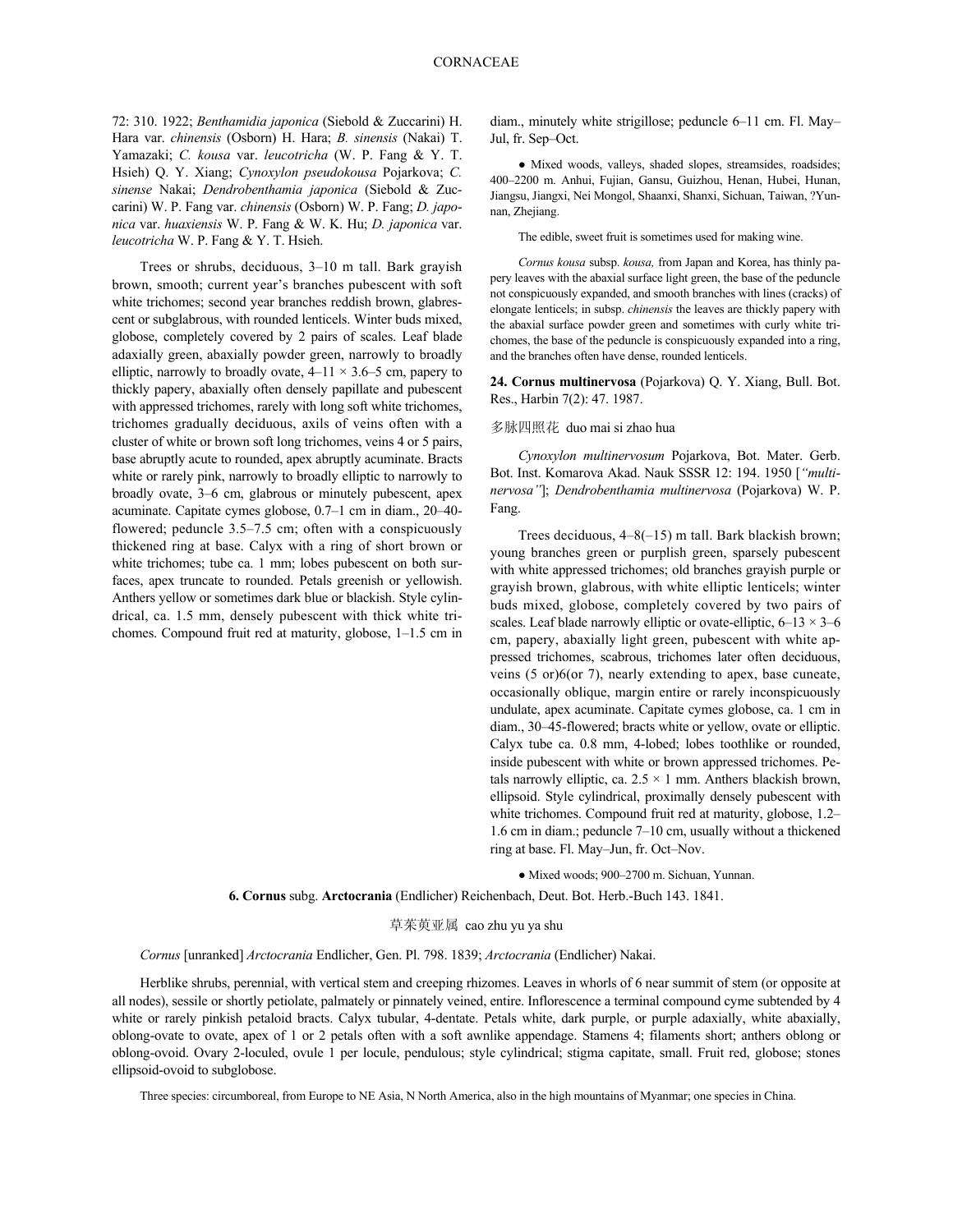**25. Cornus canadensis** Linnaeus, Sp. Pl. 1: 118. 1753.

# 草茱萸 cao zhu yu

*Chamaepericlymenum canadense* (Linnaeus) Ascherson & Graebner; *Cornella canadensis* (Linnaeus) Rydberg.

Herblike shrubs, perennial, rhizomatous, 10–20 cm tall. Rhizomes creeping, slender. Vertical stems slender, unbranched. Leaves opposite, often appearing as a whorl of 6 at terminal node due to compression of internodes, 2 larger and 4 smaller; smaller ones developing from axillary buds of larger leaves; leaves at lower nodes rudimentary; petiole  $2-3$  mm; leaf blade obovate to  $\pm$  diamond-shaped,  $3.5-4.8 \times 1.5-2.5$  cm, papery, mm; leaf blade obovate to  $\pm$  diamond-shaped, 3.5–4.8  $\times$  1.5–2.5 cm, papery,